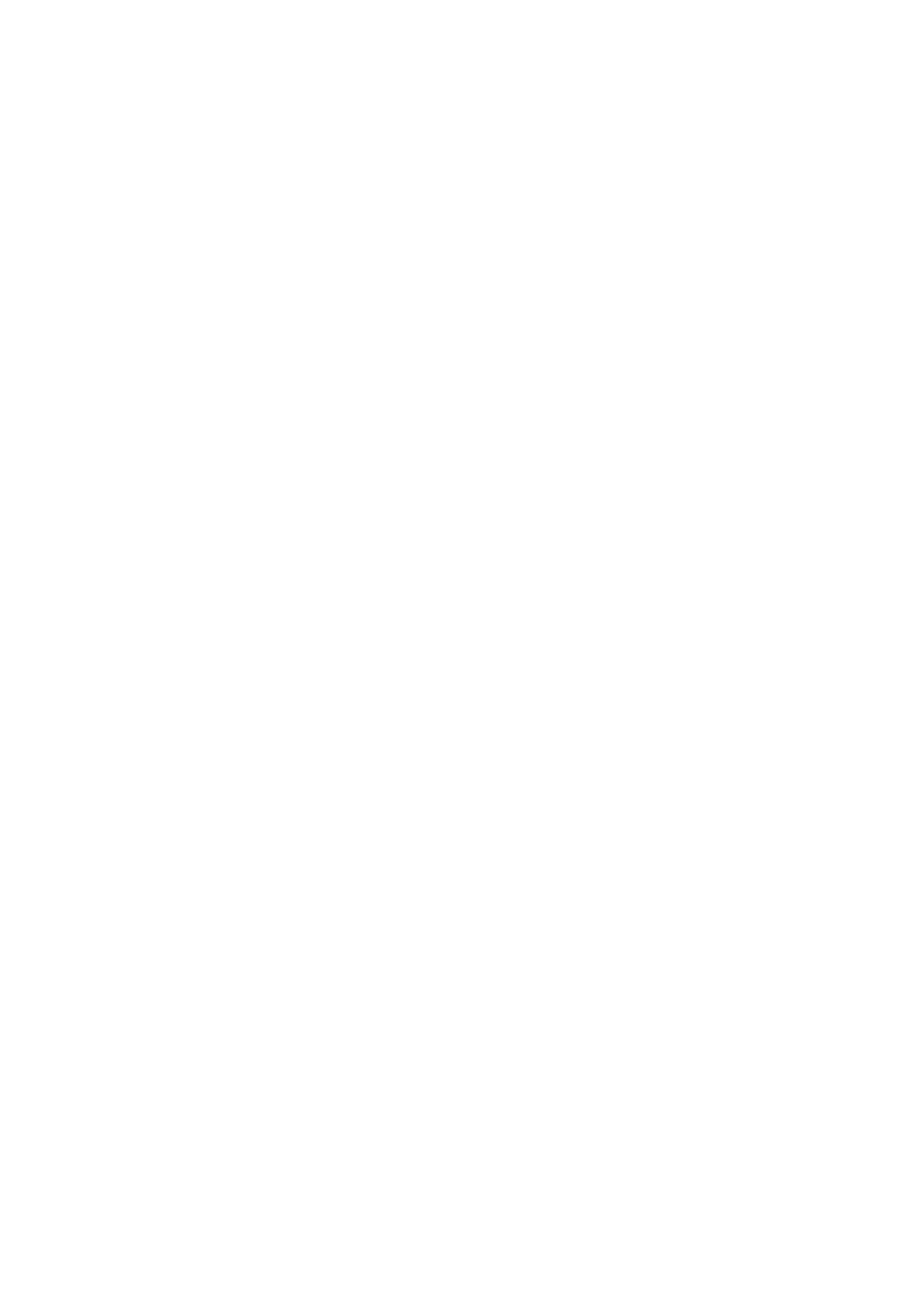#### **PROPOSAL FOR INCLUSION OF SPECIES ON THE APPENDICES OF THE CONVENTION ON THE CONSERVATION OF MIGRATORY SPECIES OF WILD ANIMALS**

**A. PROPOSAL:** To list the polar bear, *Ursus maritimus,* on CMS Appendix II

# **B. PROPONENT:** Norway

#### **C. SUPPORTING STATEMENT**

**1. Taxon**

| 1.1 | <b>Classis:</b>       | Mammalia                       |                          |
|-----|-----------------------|--------------------------------|--------------------------|
| 1.2 | Ordo:                 | Carnivora                      |                          |
| 1.3 | <b>Family:</b>        | Ursidae                        |                          |
| 1.4 | <b>Genus/Species:</b> | Ursus maritimus (Phipps, 1774) |                          |
| 1.5 | Common name(s):       | English:                       | Polar bear               |
|     |                       | French:                        | Ours blanc, ours polaire |
|     |                       | Spanish:                       | Oso polar                |
|     |                       | Norwegian:                     | Isbjørn                  |
|     |                       | Russian:                       | Bélyj medvédj, oshkúj    |
|     |                       | Chukchi:                       | Umka                     |
|     |                       | Inuit:                         | Nanoq, nanuq             |
|     |                       | Yupik:                         | Nanuuk                   |

#### **2. Biological data**

#### **2.1 Distribution**

Polar bears, *Ursus maritimus*, are unevenly distributed throughout the ice-covered waters of the circumpolar Arctic, in 19 subpopulations, within five range States: Canada, Denmark (Greenland), Norway, Russian Federation, and the United States. Geographically, polar bears occur in the Chukchi and Beaufort Seas north of Alaska, throughout the East Siberian, Laptev, and Kara Seas of Russia and the Barents Sea of northern Europe. They are found in the northern part of the Greenland Sea, and in Baffin Bay, which separates Canada and Greenland, as well as through most of the Canadian Arctic Archipelago and the southeastern Arctic of Canada (Amstrup 2003).

Polar bear distribution is limited by the southern extent of, as well as the total amount, composition, and type of, sea-ice. Distribution and composition of Arctic sea-ice is pivotal for their survival. Although some subpopulations occur in the permanent multi-year pack ice of the central Arctic basin, polar bears are most common in the annual ice over the continental shelf and inter-island archipelagos that surround the polar basin (Laidre, Stirling et al. 2008; Amstrup et al. 2008; Durner, Douglas et al. 2009; York 2010). Over most of their range, polar bears remain on the sea-ice year-round or visit land only for short periods.

Although polar bear home ranges can be as large as  $600,000 \text{ km}^2$ , they vary greatly between individuals (Amstrup, Durner et al. 2000; Mauritzen, Derocher et al. 2001; Wiig, Born et al.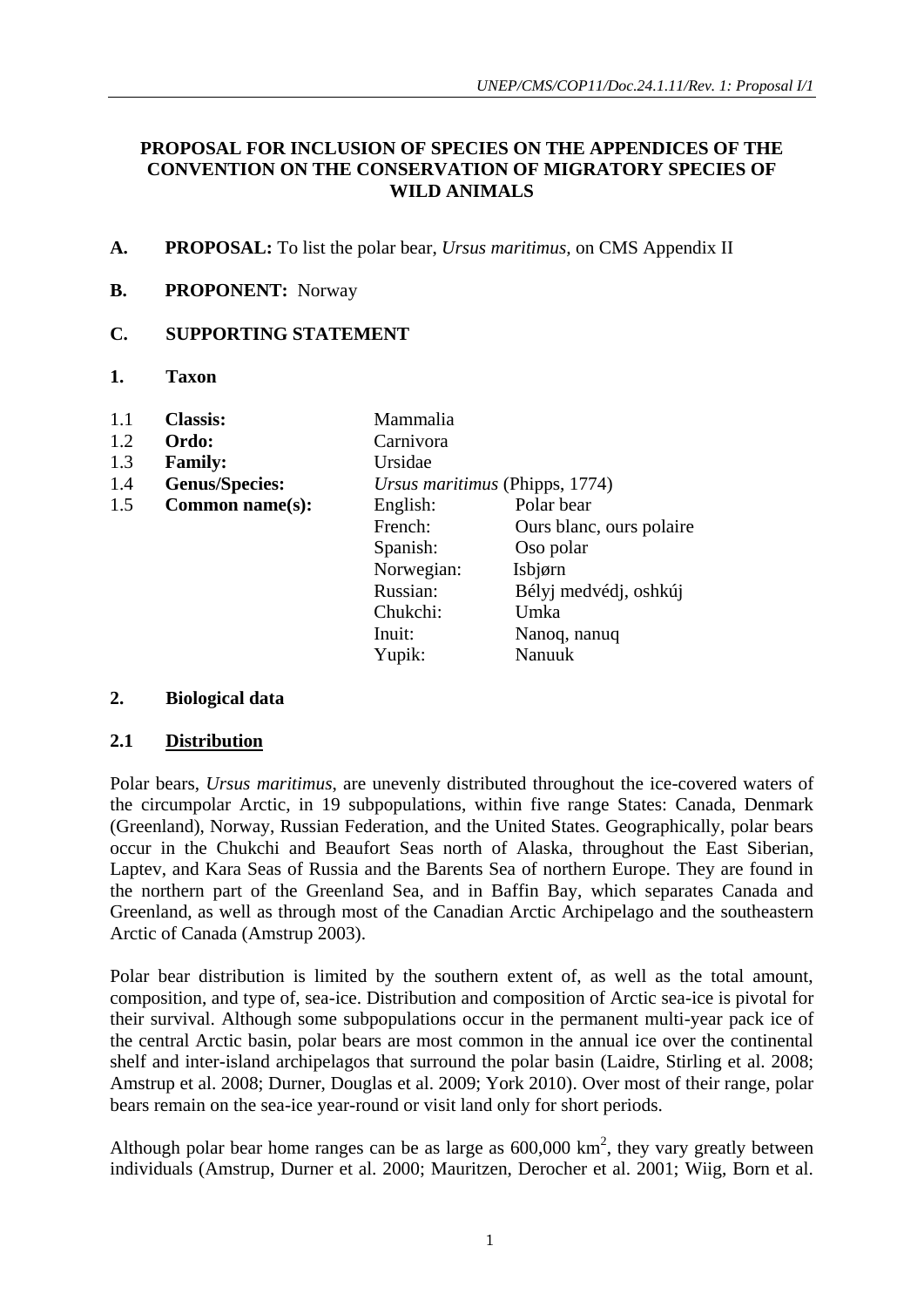2003). Their large home ranges reflect the low densities of their primary prey (pinnipeds), which are dispersed over very large areas. In general, polar bears inhabiting active offshore ice have larger home ranges than those on land-fast ice (Amstrup, Durner et al. 2000; Mauritzen, Derocher et al. 2003; Wiig, Born et al. 2003).

Polar bear movement and distribution are largely influenced by the use the sea-ice habitat as a platform for feeding, mating, denning and, in some subpopulations, summer retreat areas. They tend to move on drifting ice to remain in productive habitats (Wiig, Born et al. 2003; Durner, Douglas et al. 2009), which often means they move against the direction of drift of the sea-ice to remain in the same general location. In the Barents Sea, for instance, it has been shown that polar bears continuously walked northwards nine months of the year, though they remained largely in the same area (Mauritzen, Derocher et al. 2003). In the polar basin and adjacent areas, polar bears primarily hunt on the annual ice over the continental shelf but may move into multiannual ice in some areas. Some bears remain on sea-ice year-round. In more southerly areas (such as Hudson Bay, Foxe Basin, Baffin Bay and Davis Strait), the annual ice melts completely and polar bears are forced to spend up to several months on land fasting until freeze-up allows them to return to the ice again (Stirling et al. 1999; Stirling and Parkinson 2006; Schliebe, Evans et al. 2006; Laidre, Stirling et al. 2008; Vongraven and Peacock 2011).

# **2.2 Populations**

In 2009, the International Union for Conservation of Nature/Species Survival Commission (IUCN/SSC) Polar Bear Specialist Group suggested there were about 20,000 – 25,000 bears worldwide based on abundance estimates drawn from some of the 19 subpopulations (Obbard, Thiemann et al. 2010; Vongraven and Peacock 2011). In December 2013 Polar Bear Specialist Group evaluated the status of the polar bear, determining that for the 19 subpopulations:

- four are assessed as declining (Baffin Bay, Kane Basin, Southern Beaufort Sea and Western Hudson Bay);
- nine are assessed as unknown/data deficient (Arctic Basin, Barents Sea, Chukchi Sea, East Greenland, Kara Sea, Lancaster Sound, Laptev Sea, Norwegian Bay and Viscount Melville Sound)
- five are considered stable (Davis Strait, Foxe Basin, Gulf of Boothia, Northern Beaufort Sea, Southern Hudson Bay); and
- one is considered to be increasing (M'Clintock Channel), although this population is still reduced relative to historic levels (approx. 25 year past)

In 2008, IUCN listed the polar bear as Vulnerable based on IUCN criterion A3c because of a '*suspected population reduction of greater-than 30 percent within three generations*' (45 years) due to '*decline in area of occupancy, extent of occurrence and habitat quality*' (Schliebe, Wiig et al. 2008). Furthermore, the Canadian Polar Bear Technical Committee assesses the status of the 13 subpopulations within the Canadian Arctic on an annual basis thereby considering results of surveys as they are completed.

Some studies have indicated that polar bears are decreasing in many parts of their range, and one model has predicted that two-thirds of polar bears will be gone by mid-century (Amstrup, Marcot et al. 2008; Amstrup, DeWeaver et al. 2010;).

Polar bear reproductive rates are among the lowest in all mammals. They typically have small litter sizes, long dependency periods, and high cub mortality. Their low reproductive rates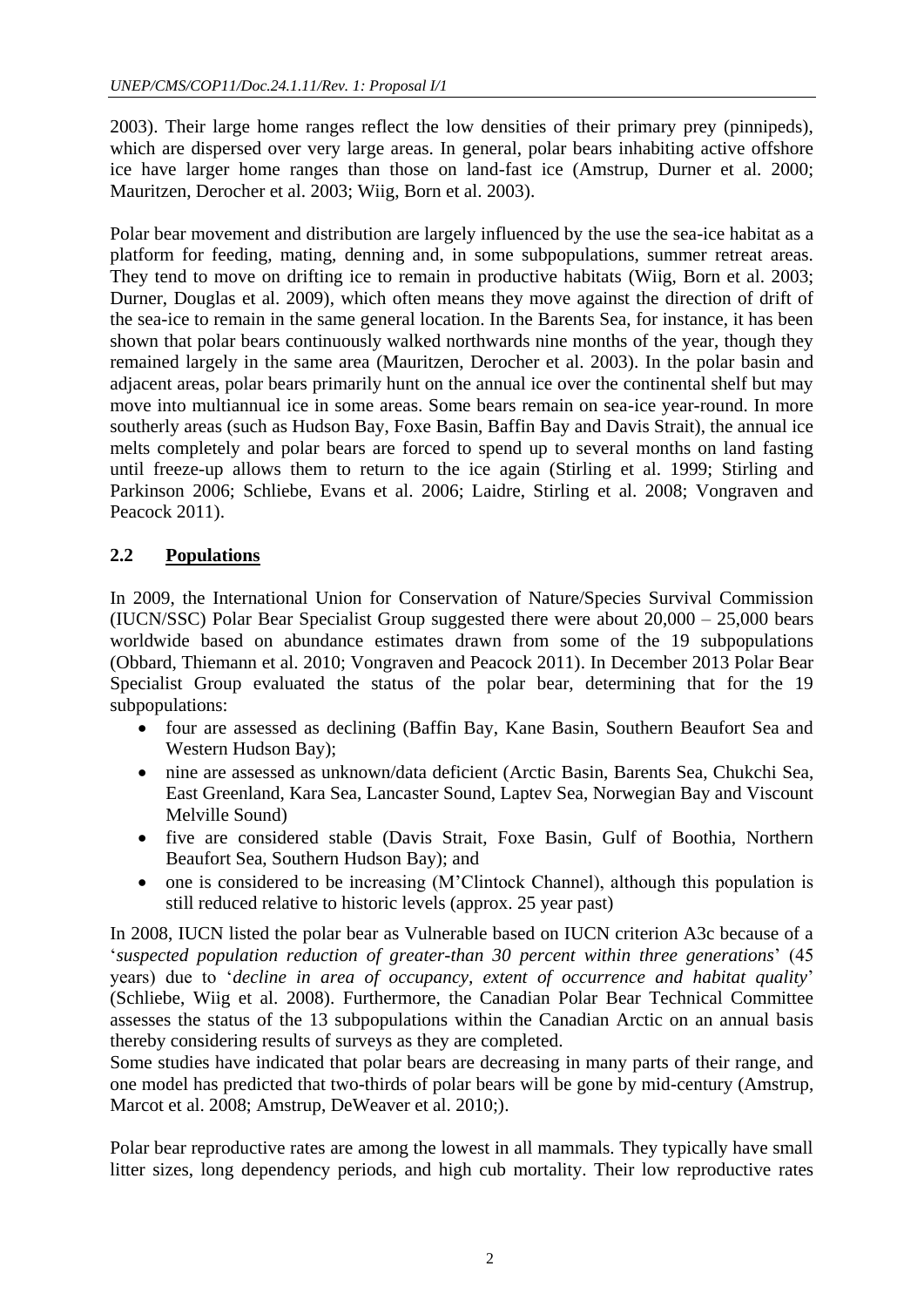mean that subpopulation recovery rates are also slow (Derocher, Lunn et al. 2004; Schliebe, Wiig et al. 2008; Durner, Whiteman et al. 2011; Molnár, Derocher et al. 2011).

Limited research data leave some uncertainty about the discreteness of less studied subpopulations, particularly in the Russian Arctic. Considerable overlap between these subpopulations occurs and genetic differences among them are small (Paetkau et al. 1999). Another individual polar bear subpopulation (a  $19<sup>th</sup>$ ) may occur in the central polar basin (Obbard et al. 2010), adding further uncertainty to the status of a number of the current subpopulations.



**Figure 1: Distribution and current trend of polar bear subpopulations throughout the circumpolar Arctic** (adapted from: Polar Bear Specialist Group web presentation

# 2.2.1 Subpopulation status and distribution

The subpopulation distribution presented clockwise from the Chukchi Sea, is as follows:

# **Chukchi Sea (Russia, USA)**

Status – Data deficient / Subpopulation size estimate – unknown (PBSG 2013) Polar bears in the Chukchi Sea, also known as the Alaska-Chukotka subpopulation, are widely distributed on the pack ice of the northern Bering, Chukchi, and eastern portions of the East Siberian seas. The western boundary of the subpopulation was set near Chaunskaya Bay in northeastern Russia and the eastern boundary at Icy Cape, Alaska, and the southern boundary is Cape Dyer, Baffin Island (summarized from: Vongraven and Peacock 2011)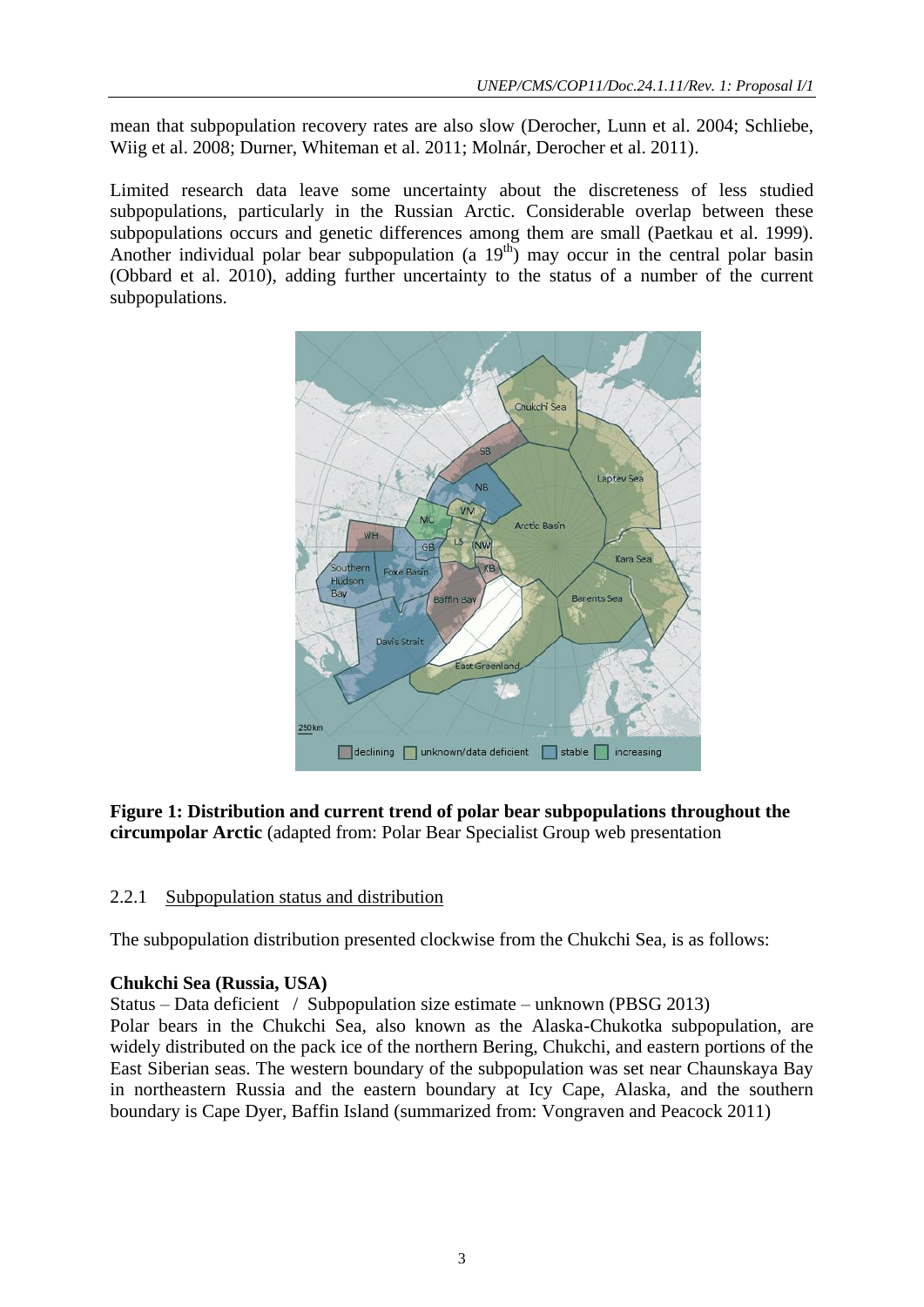# **Laptev Sea (Russia)**

Status – Data deficient / Subpopulation size estimate – unknown (PBSG 2013) The Laptev Sea subpopulation area includes the western half of the East Siberian Sea and most of the Laptev Sea, including the Novosibirsk and possibly Severnaya Zemlya islands (summarized from: Vongraven and Peacock 2011).

# **Kara Sea (Russia)**

Status – Data deficient / Subpopulation size estimate – unknown (PBSG 2013) The Kara Sea subpopulation overlaps in the west with the Barents Sea subpopulation in the area of Franz Josef Land and Novaya Zemlya archipelagos (summarized from: Vongraven and Peacock 2011).

# **Barents Sea (Norway, Russia)**

Status – Data deficient / Subpopulation size estimate – 2644 (PBSG 2013)

Studies show that some polar bears associated with Svalbard are very restricted in their movements, but some bears range widely between Svalbard and Franz Josef Land. There is overlap to the east with the Kara Sea subpopulation and also some with the East Greenland subpopulation. (summarized from: Vongraven and Peacock 2011).

# **East Greenland (Greenland)**

Status – Data deficient / Subpopulation size estimate –unknown (PBSG 2013)

East Greenland polar bears are thought to constitute a single subpopulation that range widely along the coast of eastern Greenland and in the pack ice in the Greenland Sea and Fram Strait and have limited exchange with the Barents Sea subpopulation (summarized from: Vongraven and Peacock 2011).

# **Davis Strait (Canada, Greenland)**

Status: Stable / Subpopulation size estimate – 2158 (PBSG 2013)

The Davis Strait subpopulation occurs in the Labrador Sea, eastern Hudson Strait, Davis Strait south of Cape Dyer, and along an as yet undetermined portion of southwest Greenland. The southernmost movements of some individuals within this subpopulation occur as far south as 47°N (summarized from: Vongraven and Peacock 2011).

# **Baffin Bay (Canada, Greenland)**

Status – Declining / Subpopulation size estimate – 1546 (PBSG 2013)

The Baffin Bay subpopulation is shared between Greenland and Canada and is bounded by the North Water Polynya, Greenland to the east and Baffin Island, Nunavut, Canada to the west with a distinct southern boundary at Cape Dyer, Baffin Island. There do not appear to be significant genetic differences between polar bears in Baffin Bay and neighbouring Kane Basin (summarized from: Vongraven and Peacock 2011).

# **Kane Basin (Canada, Greenland)**

Status – Declining / Subpopulation size estimate – 164 (PBSG 2013)

The boundaries of the Kane Basin subpopulation include the North Water Polynya, and Greenland and Ellesmere Island to the west, north, and east. Polar bears in Kane Basin do not differ genetically from those in Baffin Bay (summarized from: Vongraven and Peacock 2011).

# **Norwegian Bay (Canada)**

Status – Data deficient / Subpopulation size estimate – 203 (PBSG 2013)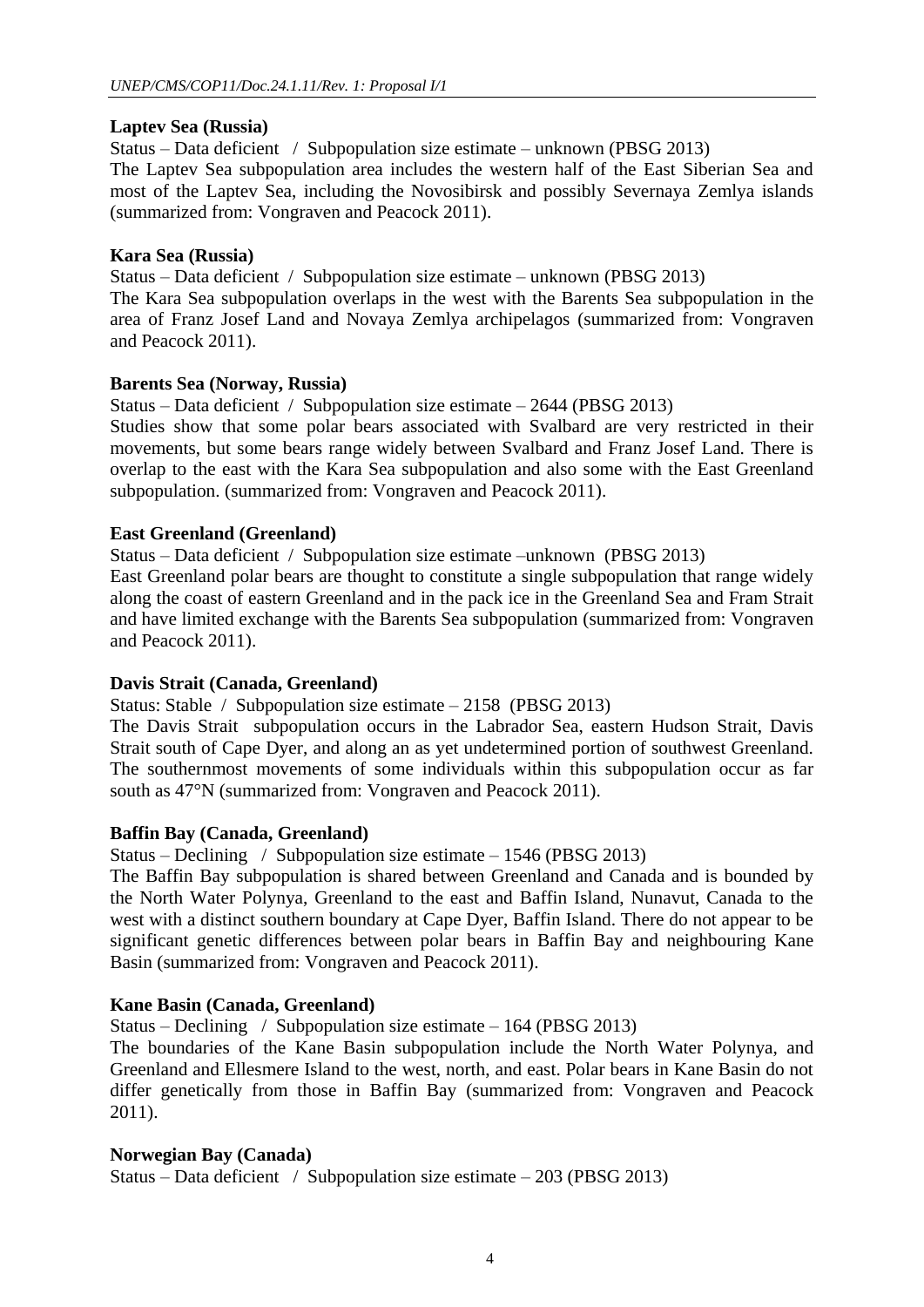The Norwegian Bay subpopulation is bounded by heavy multi-year ice to the west, islands to the north, east, and west, and polynyas to the south. Most of the polar bears in this subpopulation are concentrated along the coastal tide cracks and ridges along the north, east, and southern boundaries (summarized from: Vongraven and Peacock 2011).

# **Lancaster Sound (Canada)**

Status – Data deficient / Subpopulation size estimate –  $2541$  (PBSG 2013)

This subpopulation inhabits the Lancaster Sound and appears to be distinct from the adjoining Viscount Melville Sound, M'Clintock Channel, Gulf of Boothia, Baffin Bay and Norwegian Bay subpopulations (summarized from: Vongraven and Peacock 2011).

# **Gulf of Boothia (Canada)**

Status – Stable / Subpopulation size estimate – 1592 (PBSG 2013)

The boundaries of the Gulf of Boothia subpopulation are based on genetic studies and movements of tagged bears. This subpopulation has the smallest areal extent north from mainland Nunavut to the northern limit of the Gulf og Boothia and east west from Boothia Peninsula to Baffin Island (summarized from: Vongraven and Peacock 2011).

# **Foxe Basin (Canada)**

Status – Stable / Subpopulation size estimate – 2580 (PBSG 2013)

The Foxe Basin subpopulation appears to occur in Foxe Basin, northern Hudson Bay, and the western end of Hudson Strait. During the ice-free season, polar bears are concentrated on Southampton Island and along the Wager Bay coast; however, significant numbers of bears are also encountered on the islands and coastal regions throughout the Foxe Basin area (summarized from: Vongraven and Peacock 2011).

# **Southern Hudson Bay (Canada)**

Status – Stable / Subpopulation size estimate – 970 (PBSG 2013)

Recent studies have documented seasonal fidelity to the Ontario coast during the ice-free season, and some intermixing with the Western Hudson Bay and Foxe Basin subpopulations during winter and spring months (summarized from: Vongraven and Peacock 2011).

# **Western Hudson Bay (Canada)**

Status – Declining / Subpopulation size estimate – 1000 (PBSG 2013)

During the ice-free season, this subpopulation is generally geographically segregated from both the Southern Hudson Bay subpopulation to the southeast and the Foxe Basin subpopulation to the north. All three subpopulations overlap and mix on the Hudson Bay sea ice during the winter and spring (summarized from: Vongraven and Peacock 2011).

# **M'Clintock Channel (Canada)**

Status – Increasing / Subpopulation size estimate – 284(PBSG 2013)

The boundaries for this subpopulation appear to be the islands to the east and west, the mainland to the south, and the heavy multiyear ice in Viscount Melville Sound to the north (summarized from: Vongraven and Peacock 2011).

# **Viscount Melville Sound (Canada)**

Status – Data deficient / Subpopulation size estimate – 161 (PBSG 2013)

The Viscount Melville Sound subpopulation is found in the north-west of Canada. The boundaries stretch north from Victoria Island to Melville Island and west to Banks Island (summarized from: Vongraven and Peacock 2011).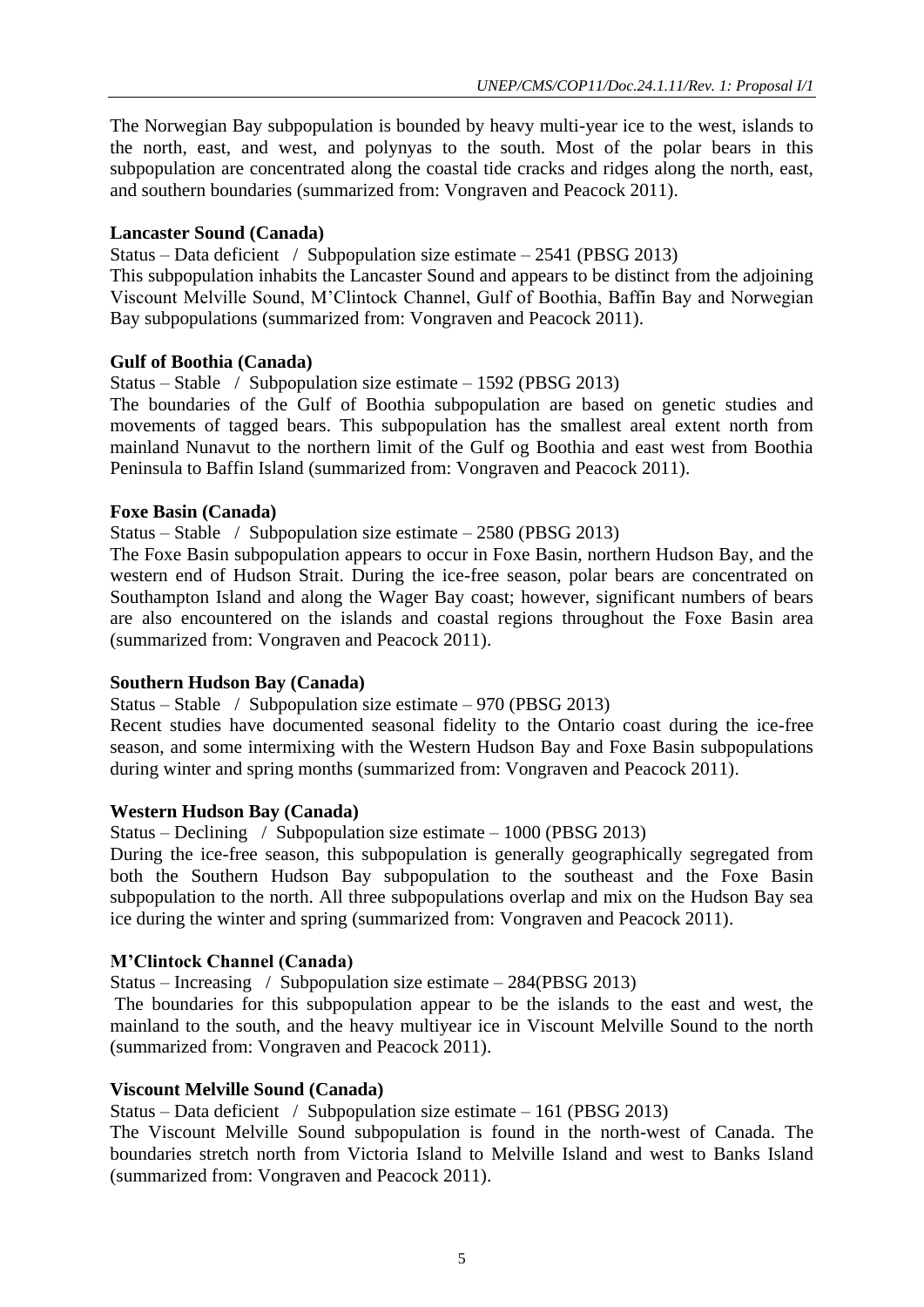# **Northern Beaufort Sea (Canada)**

Northern Beaufort Sea Status – Stable / Subpopulation size estimate – 980 (PBSG 2013) The northern Beaufort Sea subpopulation is found in the west of the Canadian Arctic. The boundary includes most of Banks Island, a section of Melville Island and Victoria Island, on the eastern portion, and the southern portion runs along the coast of Nunavut and the northern portion of the Southern Beaufort Sea subpopulation. The western boundary abuts with the eastern limit of the Southern Beaufort Sea subpopulation (summarized from: Vongraven and Peacock 2011).

# **Southern Beaufort Sea (Canada, USA)**

Southern Beaufort Sea Status – Declining / Subpopulation size estimate – 1526 (PBSG 2013)

The eastern boundary for the Southern Beaufort Sea subpopulation lies between Paulatuk and Baillie Island, Northwest Territories, Canada, with the western boundary near Icy Cape, Alaska. There is known overlap in Barrow, Alaska, USA, with half of the polar bears from the Southern Beaufort Sea subpopulation and the other half from the Chukchi Sea subpopulation. At Tuktoyaktuk, Northwest Territories, Canada, in the east, half of the polar bears are from the Southern Beaufort Sea subpopulation and half are from the Northern Beaufort Sea subpopulation. Based on this analysis, polar bears found in the vicinity of the current eastern boundary near Pearce Point, Northwest Territories, are rarely members of the Southern Beaufort Sea subpopulation (summarized from: Vongraven and Peacock 2011).

#### **Arctic Basin (Canada, Greenland, Norway, Russia, USA)**

Status – Data deficient / Subpopulation size estimate – unknown (PBSG 2013)

The large area surrounding the North Pole is a geographic catch-all for polar bears not accounted for by the other delineated subpopulations. Polar bears occur here at very low densities and it is known that bears from various subpopulations use the area (summarized from: Vongraven and Peacock 2011).

# **2.3 Habitat**

During their 2009 meeting, Parties to the 1973 Agreement on the Conservation of Polar Bears agreed that impacts of climate change and the continued and increasing loss and fragmentation of sea ice - the key habitat for both polar bears and their main prey species constitute the most important threat to polar bear conservation. The Parties expressed deep concern over the escalating rates and extent of changes in the Arctic induced by climate change to date and noted that future changes are projected to be even larger, reaffirming that long term conservation of polar bears depends upon successful mitigation of climate change (Parties to the 1973 Agreement on the Conservation of Polar Bears 2009).

Polar bears are distributed throughout the circumpolar basin with the southern extent of the distribution limited by the extent of Arctic sea-ice. Their preferred habitat is the annual seaice over the continental shelf and inter-island archipelagos that encircle the polar basin (Derocher, Lunn et al. 2004; Amstrup et al. 2008). Sea-ice allows polar bears to exploit the productive marine environment by providing a platform from which they can hunt ringed and bearded seals and occasionally take belugas, narwhals, walrus, harbor seals, reindeer and birds (Stirling and Parkinson 2006; Laidre,; Theimann et al. 2008), in an environment that has been largely free of competitors and predators, with the exception of humans in nearshore areas.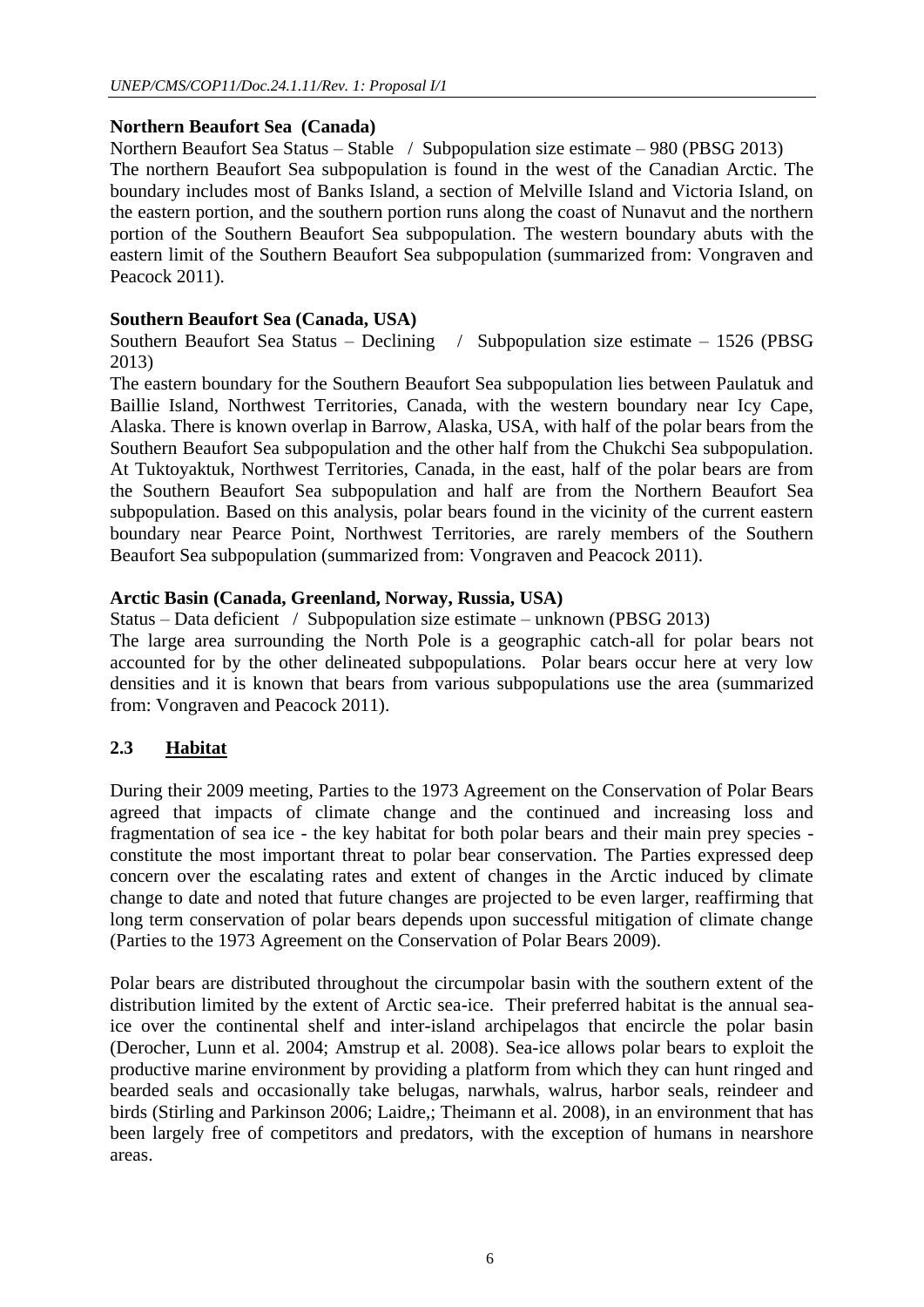Polar bears show fidelity to geographic regions (Amstrup, Durner et al. 2000; Laidre et al. 2012, Stirling et al. 1999). They occupy multiannual home ranges outside of which they seldom venture. Not all areas of their multiannual home ranges are used each year. In areas of volatile ice, a large multiannual home range, of which only a portion is used in any one season or year, is an important part of the polar bear life history strategy (Amstrup 2003; Vongraven and Peacock 2011).

Ferguson, Taylor and Messier (2000) found that, during spring and summer, polar bears in the Arctic archipelago used land-fast ice most intensively, whereas in Baffin Bay moving ice was a stronger preference. In autumn, female polar bears from both regions preferred multiyear ice. Differences were also apparent between the two regions for the distances of bears to the ice edge, as well the preference to closed ice (Ferguson, Taylor et al. 2000). It is likely that further differences exist for each of the other regions. For instance, another study found that polar bears in the Beaufort Sea and Amundsen Gulf in the western Canadian Arctic preferred floe-edge, moving ice, and drifting fast-ice habitats in the late winter and spring (Stirling, Andriashek et al. 1993).

Across most of their range, pregnant female polar bears excavate dens in snow and ice in early winter and give birth in those dens during midwinter, emerging in the spring when their cubs are approximately three months old. In other areas of the range (e.g. Douthern Hudson Bay) polar bears are known to den on land in earth and peat dens (Derocher 2012). In some areas, notably the Beaufort and Chukchi Seas of the polar basin, many females den and give birth to their young on drifting pack ice (Amstrup 2003; Durner, Amstrup et al. 2006).

# **2.4 Migrations**

Of the 19 defined subpopulations, seven directly overlap two or more national jurisdictions, qualifying polar bears as 'migratory' as defined by Article 1 of the Convention on Migratory Species (CMS):

*... the entire population or any geographically separate part of the population of any species or lower taxon of wild animals, a significant proportion of whose members cyclically and predictably cross one or more national jurisdictional boundaries;* 

Moreover, linear movements and activity areas of polar bears are very large compared to those of most terrestrial mammals, while varying between regions, presumably because of variation in patterns of productivity and other sea-ice characteristics (Amstrup 2003; Bergen, Durner et al. 2007).

Because polar bears derive their sustenance from the sea, their distribution in most areas changes with the seasonal extent of sea-ice cover. Throughout the polar basin, polar bears spend their summers concentrated along the edge of the persistent pack ice. Significant northerly and southerly movements appear to be dependent on seasonal melting and refreezing of ice near shore (Amstrup, Durner et al. 2000). For example, in winter, sea-ice may extend as much as 400 km south of the Bering Strait, which separates Asia from North America, and polar bears extend their range to the southernmost extreme of the ice. Sea-ice disappears from most of the Bering and Chukchi Seas in summer, and polar bears occupying these areas may migrate as much as 1000 km to stay with the southern edge of the pack ice. In other areas, for example Hudson Bay, James Bay, and portions of the Canadian High Arctic, when the sea-ice melts, polar bears are forced onto land for up to several months while they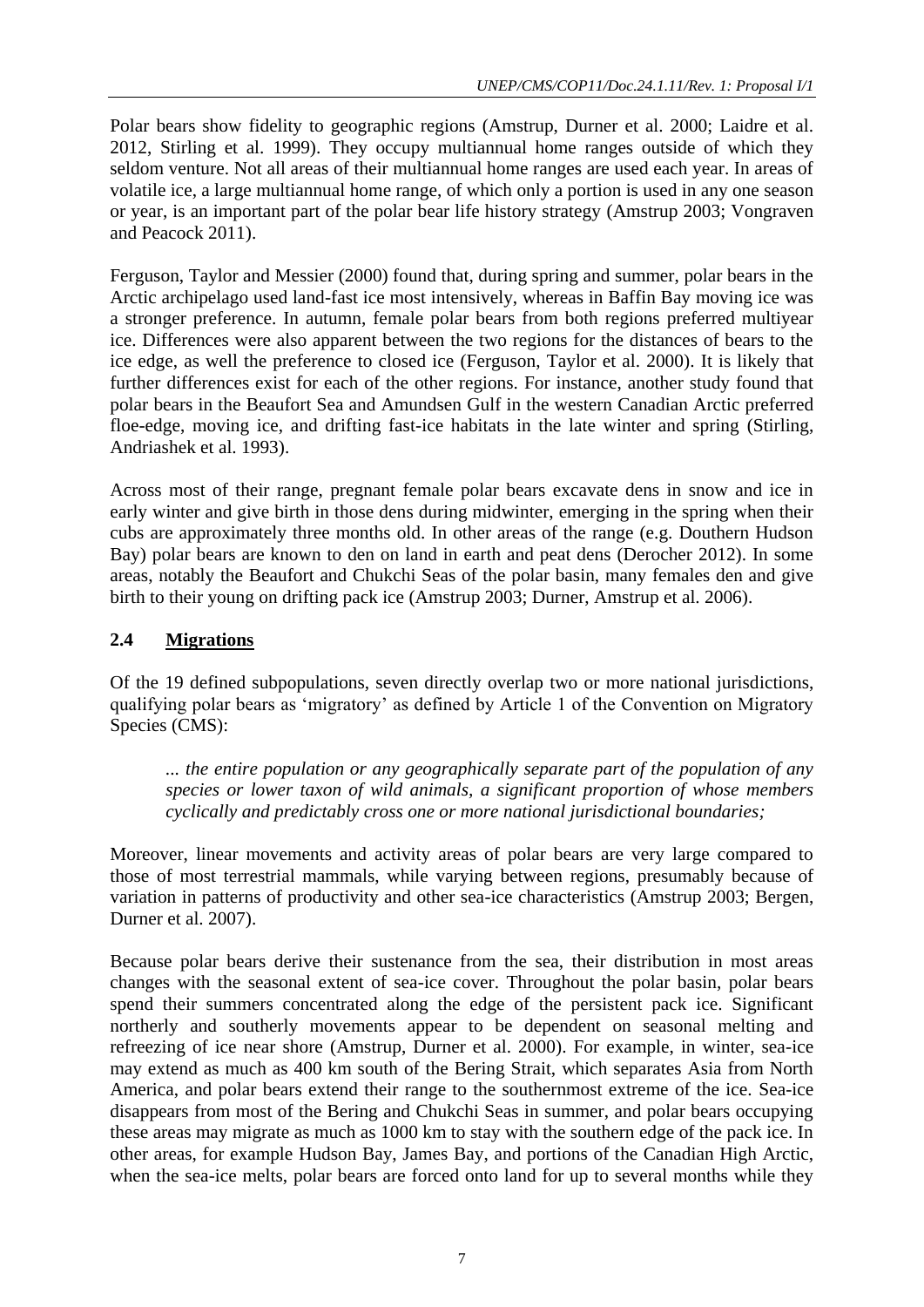wait for winter and new ice (Ferguson, Taylor et al. 1997; Lunn, Stirling et al. 1997; Stirling et al. 1999; Amstrup, Durner et al. 2000; Mauritzen, Derocher et al. 2001; Amstrup 2003; Durner, Douglas et al. 2007; Gleason and Rode 2009).

Movements of greater than 4 km/hour and greater-than 50 km/day have been observed. The average annual activity area of 75 female polar bears monitored in the Beaufort Sea area was approximately 149,000  $\text{km}^2$ , but ranged up to 597,000  $\text{km}^2$  (Amstrup, Durner et al. 2000). Cyclical and regular seasonal movements is well described for polar bears (e.g. Belikov and Gorkunov 1991; Belikov et al 1996; Braaten et al. 2000; Cherry et al. 2013; Durner et al. 2009; Flyger and Townsend 1968; Hansson 1991; Laidre et al. 2008; Mauritzen et al 2001, 2002; Wiig 1995; Zeyl et al. 2009).

# **3. Threat data**

# **3.1 Direct threats**

# 3.1.1 Disease or predation

The available scientific information indicates that disease and predation (including intraspecific predation) do not threaten the species throughout its range. Disease, pathogen exposure from changed diet or the occurrence of new pathogens that have moved northward with a warming environment, and mortality from cannibalism all warrant continued monitoring and may become more significant threats in the future for subpopulations experiencing nutritional stress or declining numbers (Derocher, Lunn et al. 2004; Amstrup, Stirling et al. 2006; Burek, Gulland et al. 2008; Stirling and Ross 2011; Letcher, Bustnes et al. 2010; Jensen, Lydersen et al. 2010; Sonne, Letcher et al. 2012; Rengifo-Herrera, Ortega-Mora et al. 2012).

# 3.1.2 Contaminants

Increased exposure to contaminants that enter the Arctic via long-range transport on air and ocean currents, river systems, and runoff have the potential to operate in concert with other factors, such as nutritional stress from loss of sea-ice habitat or decreased prey availability and accessibility, to lower recruitment and survival rates that ultimately would have negative subpopulation level effects.

Historical studies of levels of polychlorinated biphenyls (PCBs) in polar bears around the Arctic concluded that the most polluted polar bears lived in Northeast Greenland, the Barents Sea, and the Kara Sea (Verreault, Gabrielsen et al. 2005; Vongraven and Peacock 2011) because of global transport and deposition patterns.

Many pollutants reach high levels in polar bears due to their high fat diet and high trophic position. A number of the organochlorine pollutants are lipophilic; that is, they are deposited in the fat of the animals that consume them. Because animals in the Arctic marine ecosystem are highly dependent on fat for storing energy, growth, insulation and buoyancy, these pollutants are rapidly accumulated progressively up the food chain in a process known as biomagnification (Norstrom, Belikov et al. 1998; Bentzen, Follmann et al. 2008; Vongraven and Peacock 2011).

Polar bears may also be susceptible to contaminant-induced stress that may have an overall sub-clinical impact on their health and subpopulation status via impacts on their immune and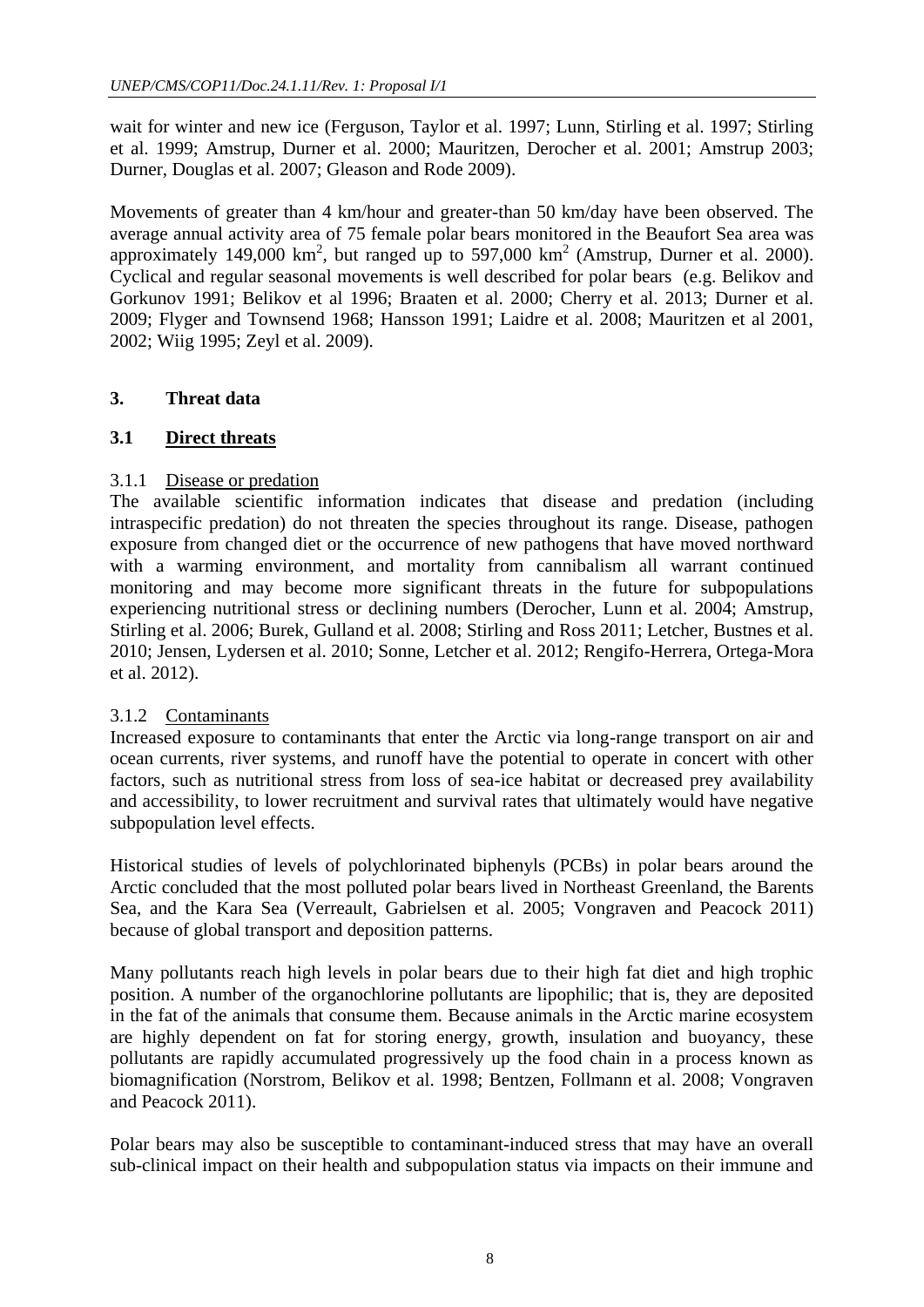reproductive systems (Bernhoft, Skaare et al. 2000; Letcher, Bustnes et al. 2010; Sonne 2010). In female polar bears, the existing body levels of organochlorine compounds may be sequestered effectively when fat reserves are high, but the sequestration away from physiological pathways may be inadequate during a poor feeding season (AMAP 1997; Laidre, Stirling et al. 2008).

New pollutants are also being found in polar bears. Recently, brominated flame retardants and perfluorinated alkyl substances have been detected (Muir, Backus et al. 2005; Smithwick, Mabury et al. 2005; Verreault, Gabrielsen et al. 2005; Dietz, Bossi et al. 2008; Letcher, Bustnes et al. 2010; McKinney, Letcher et al. 2011; McKinney, Letcher et al. 2011).

It is also possible that many other compounds will be identified, and that contaminants in marine systems may change with a changing climate (Usher, Callaghan et al. 2005; Burek, Gulland et al. 2008). However, some pollutants, like PCBs, now banned in most countries, are beginning to show signs of decrease in the Arctic and in polar bears.

# 3.1.3 Shipping and marine industries

Longer ice-free seasons and reduced ice coverage could increase shipping activity and increase resource exploration, development, and production in areas used by polar bears. Potential effects of shipping on polar bears include pollution, noise, physical disturbance related to ice-breaking, and waste (Lunn, Vongraven et al. 2010).

Mineral and petroleum exploration and extraction in the Arctic poses a wide of range of threats to polar bears, ranging from oil spills and noise disturbance to increasing traffic, icebreaking and human activity. (Schliebe, Rode et al. 2008; Vongraven and Peacock 2011).

These factors may become more significant threats in the future for polar bear subpopulations experiencing nutritional stress brought on by sea-ice and environmental changes.

# **3.2 Habitat destruction**

Fragmentation and loss of sea-ice are the most critical conservation concerns for polar bears today (Amstrup, Marcot et al. 2007; Durner, Douglas et al. 2009; Regehr, Hunter et al. 2009; Hunter, Caswell et al. 2010; Castro de la Guardia, Derocher et al. 2013). Laidre et al. (2008) quantified the three most climate change-sensitive Arctic species as the hooded seal, the narwhal, and the polar bear, noting that the polar bear was highly sensitive because of its population size and lack of dietary diversity. Recently the US Fish and Wildlife Service has designated ringed and bearded seals at threatened as a consequence of climate change (NOAA Fisheries 2012).

Polar regions have experienced significant warming in recent decades. Increased atmospheric concentrations of greenhouse gases are having a larger effect on climate in the Arctic than anywhere else on the globe. Warming has been most pronounced across the Arctic Ocean Basin and along the Antarctic Peninsula, with significant decreases in the extent and seasonal duration of sea-ice. Rapid retreat of glaciers and disintegration of ice sheets have also been documented. Arctic sea ice extent is now more than two million square kilometres less than it was in the late  $20<sup>th</sup>$  century, and the duration and magnitude of the current decline in sea ice seem to be unprecedented for the past 1,450 years (ACIA 2004; McBean, Alekseev et al. 2005; Johannessen 2008; Douglas 2010; Kinnard, Zdanowicz et al. 2011).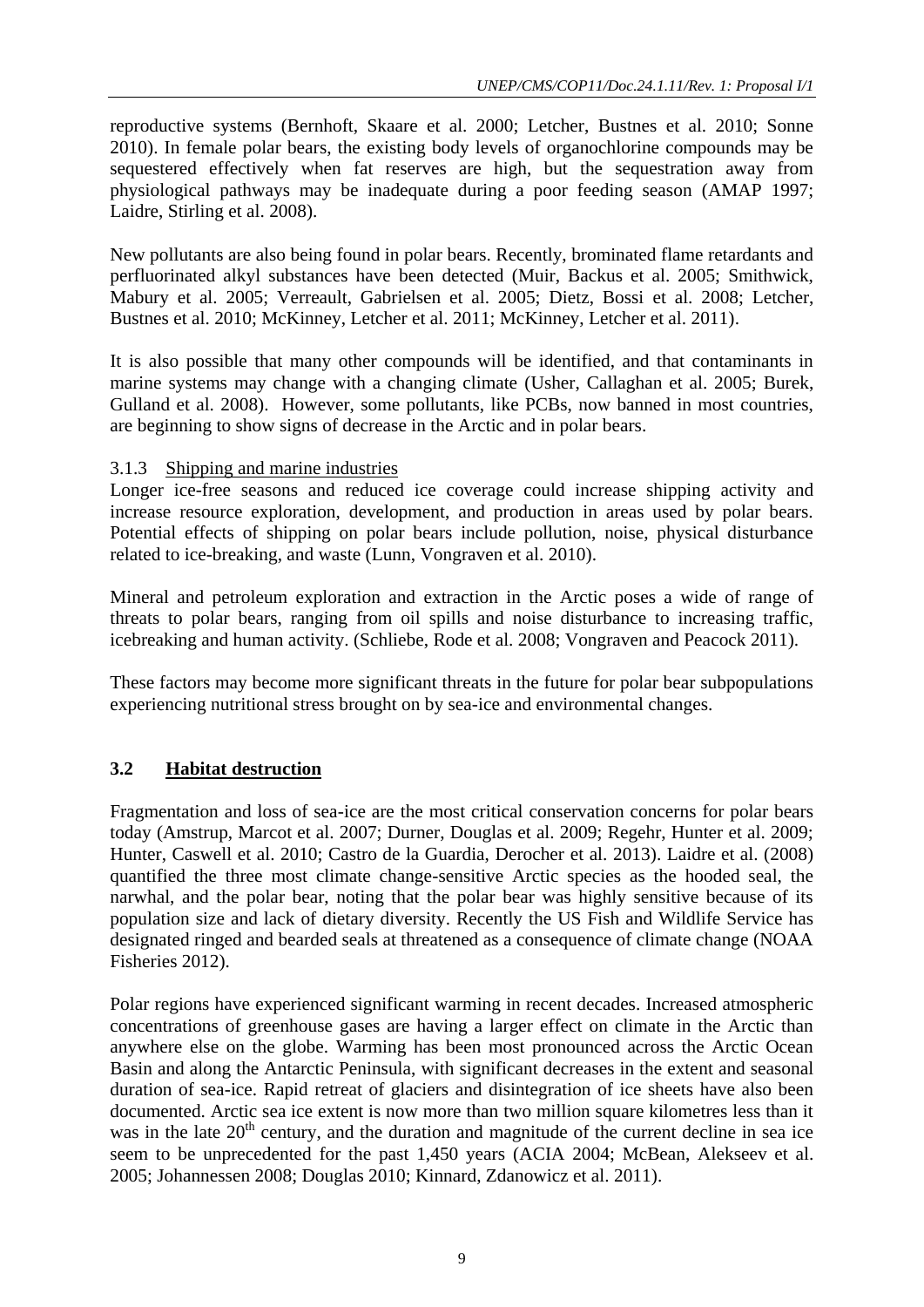The sequence of reduced September sea ice extent over the past decade suggests acceleration in the transition towards a seasonally open Arctic Ocean. The downward trend in September ice extent is best explained from a combination of natural variability in air temperature, atmospheric and ocean circulation, and forcing from rising concentrations of atmospheric greenhouse gases. Because of the extensive open water in recent Septembers, ice cover in the following spring is increasingly dominated by thin, first-year ice that is vulnerable to melting out in summer. Thinner ice in spring is more vulnerable to strong summer retreat and the general warming of the Arctic reduces the likelihood of cold years that could bring about temporary recovery of the ice cover. The rate of warming is predicted to continue well into the current century, with continued impacts on snow and sea-ice cover over most of the Arctic (Kattsov, Källén et al. 2005; Loeng, Brander et al. 2005; Moline, Karnovsky et al. 2008; Douglas 2010; Stroeve, Serreze et al. 2012) and an additional decline of 10-50 percent of annual average sea-ice extent is predicted by 2100. Climate models predict the complete loss of summer sea-ice in the Arctic in about 30 years (Loeng, Brander et al. 2005; Amstrup, Marcot et al. 2007; Pachauri and Reisinger 2007). It is very likely that there will be earlier sea-ice melt and later freeze-up.

While impacts of climate warming will be experienced differently among the subpopulations of polar bears in the Arctic (Bergen, Durner et al. 2007), the observed changes from 1985 through to 2006 have already shown pronounced losses of polar bear habitat during the spring and summer in the Southern Beaufort, Chukchi, Barents, and East Greenland seas. Forward projections indicate pronounced losses in the nearshore regions of the Laptev and Kara seas as well. Either scenario presents energetic challenges that could jeopardize these subpopulations (Durner, Douglas et al. 2009). By the end of the 21st century the Canadian Archipelago and Greenland may be the only remaining regions with polar bear subpopulations (Amstrup, Marcot et al. 2007).

Polar bears give birth to young in dens of snow and ice during mid-winter. Maternal dens are built adjacent to landscape or sea-ice features that capture and accumulate wind-blown snow (Bergen, Durner et al. 2007). In the southern Beaufort Sea, researchers are finding an increasingly greater proportion of dens are occurring on land (Fischbach, Amstrup et al. 2007). Polar bear survival is dependent on the sea-ice as a platform from which they capture seals and pregnant polar bears must transit between pelagic foraging habitats and terrestrial denning habitats. Autumn sea-ice development therefore determines the distribution of polar bear terrestrial dens. Researchers have found that denning is occurring at greater frequency on land near persistent summer sea-ice, or waters that develop sea-ice early in the autumn (Fischbach, Amstrup et al. 2007). As a result of warming in winter and unseasonal rain, it is possible that there will be increased mortality of female polar bears in dens with newborn cubs and ringed seals, the primary food of polar bears, on the sea ice (Clarkson and Irish 1991; Stirling and Smith 2004).

Body condition (lipid stores) is also an important determinant to successful rearing of healthy young in the spring (Atkinson and Ramsay 1995) and it is thought that denning success is inversely related to the distance a pregnant polar bear is required to travel to reach denning habitat. In recent years, pregnant polar bears are expending greater energetic expense in reaching traditional denning regions as sea-ice loss increases and in some areas, such as Western Hudson Bay, they are fasting for longer periods of time on reduced fat reserves. This is in turn will affect individual fitness, denning success, and ultimately subpopulations of polar bears (Aars, Lunn et al. 2005; Molnar and Derocher 2011; Stirling and Derocher 2011).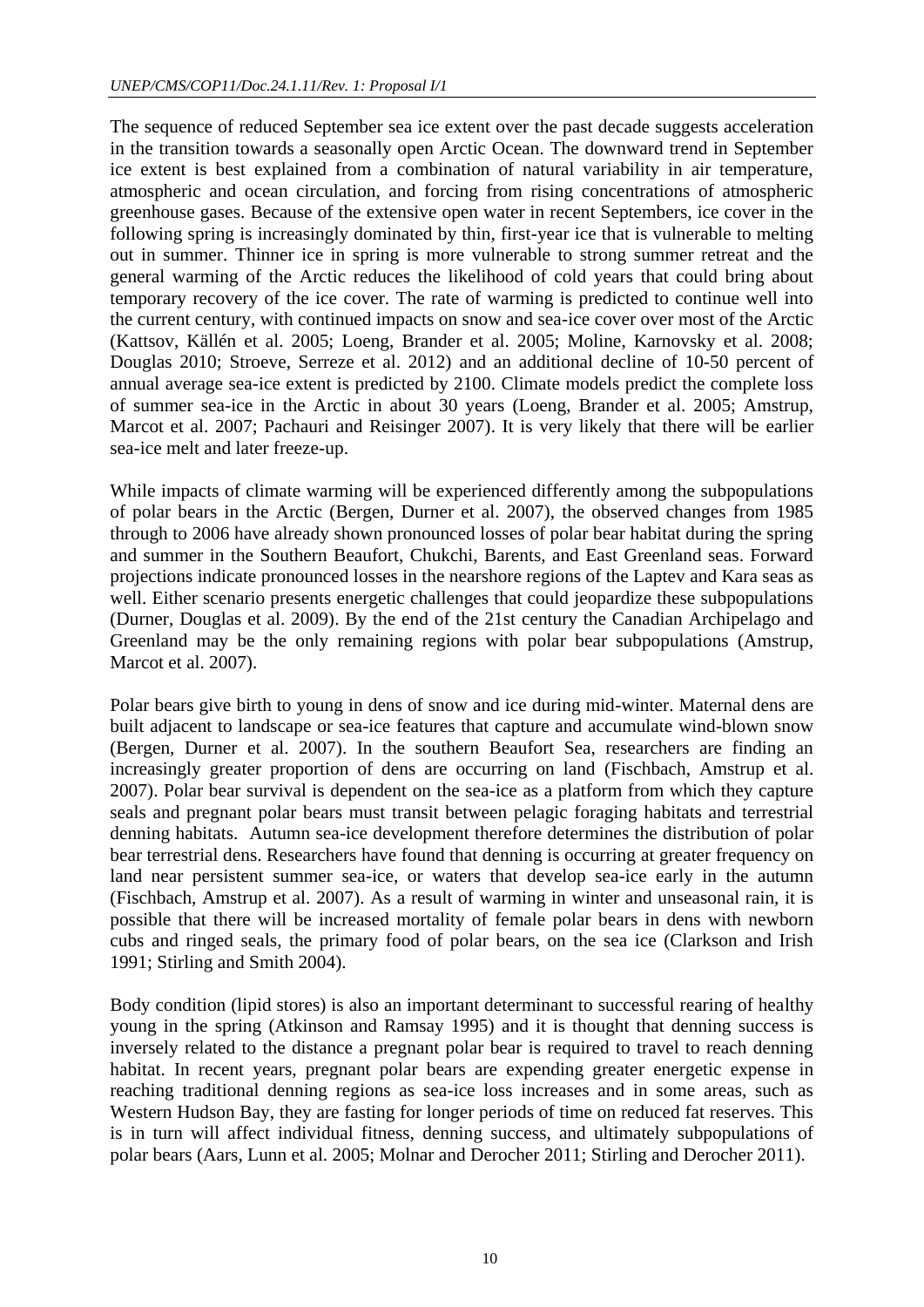Bergen et al. (2007) have suggested that the minimum distance that polar bears are now travelling from ice habitats to denning habitats in northeast Alaska has increased (between 1979-2006) at a rate of six to eight km/year, and this long-term rate almost doubled after 1992. Based on projected sea-ice distributions the minimum distance that polar bears will travel from ice habitats to denning habitats in northeast Alaska will increase almost three-fold, reaching upwards of  $1,500 - 2,000$  km by 2060, with pronounced increases commencing around the year 2030 (Bergen, Durner et al. 2007). Similarly, the arrival of sea ice at Hopen Island, Svalbard, Norway, in autumn shifted from late October to mid-December during the period 1979 to 2010. Fewer maternity dens were found on Hopen Island in years when sea ice arrived later in the autumn. Later arrival of sea ice in the autumn at Hopen Island was correlated with lower body mass of adult females and their cubs at emergence, and researchers have suggested that the trend of later arrival of sea ice in autumn may be affecting the denning ecology of polar bears at the southern extent of their range in Svalbard (Derocher, Andersen et al. 2011).

Polar bears in some regions are already demonstrating reduced physical condition, reduced reproductive success, and increased mortality (Monnett and Gleason 2006; Parks, Derocher et al. 2006; Regehr, Lunn et al. 2007; Cherry, Derocher et al. 2008; Schliebe, Rode et al. 2008; Stirling, Richardson et al. 2008; Wiig, Aars et al. 2008; Regehr, Hunter et al. 2009; Kirk, Amstrup et al. 2010; Molnár, Derocher et al. 2010; Rode, Amstrup et al. 2010; Molnár, Derocher et al. 2011; Rode, Peacock et al. 2011). However in other areas polar bears have shown improvements in body condition over periods of sea ice loss, highlighting variability in responses across regions that may be related to differences in productivity (Rode et al. 2013). The tightly constrained diets of some individuals, particularly adult females and subadults, may make them especially sensitive to future climate change impacts (Rockwell and Gormezano 2008; Thiemann, Iverson et al. 2008; Thiemann, Iverson et al. 2011).

Subpopulations in different areas of the Arctic will experience different rates of change and timing of impacts. Within the foreseeable future, however, all ecoregions will be affected (Amstrup et al. 2008). In some locations where sea-ice already completely disappears in summer — for example, the Canadian Arctic islands, Svalbard, northern Alaska and Russian Chukotka — use of land by polar bears is already increasing (Schliebe, Evans et al. 2006). The amount of time on land is critical because polar bears are not able to capture normal prey and are more likely to be killed by human hunters. (Stirling and Derocher 2007; Stirling et al. 2011; Obbard 2008; Peacock et al. 2013; Rode et al. 2014;). Subpopulations not yet impacted by deteriorating ice conditions might become so in the future.

As changes in habitat become more severe and seasonal rates of change more rapid, largerscale, catastrophic mortality events may occur; current observations of drownings and emaciated animals may be a prelude to such events. Drowning and starvation might increase if land-based bears are forced to swim in search of ice in key seasons, corresponding with longer open water periods (Monnett and Gleason 2006; Derocher et al. 2013).

# **3.3 Threats connected especially with migrations**

Increasing activities of Arctic industries, such as petroleum or increased shipping activities have significant potential to place a further burden on subpopulations already weakened by the cumulative impacts of habitat destruction. As such, there is an urgent need to discuss mitigation of these impacts before they become entrenched and the solutions more difficult to find.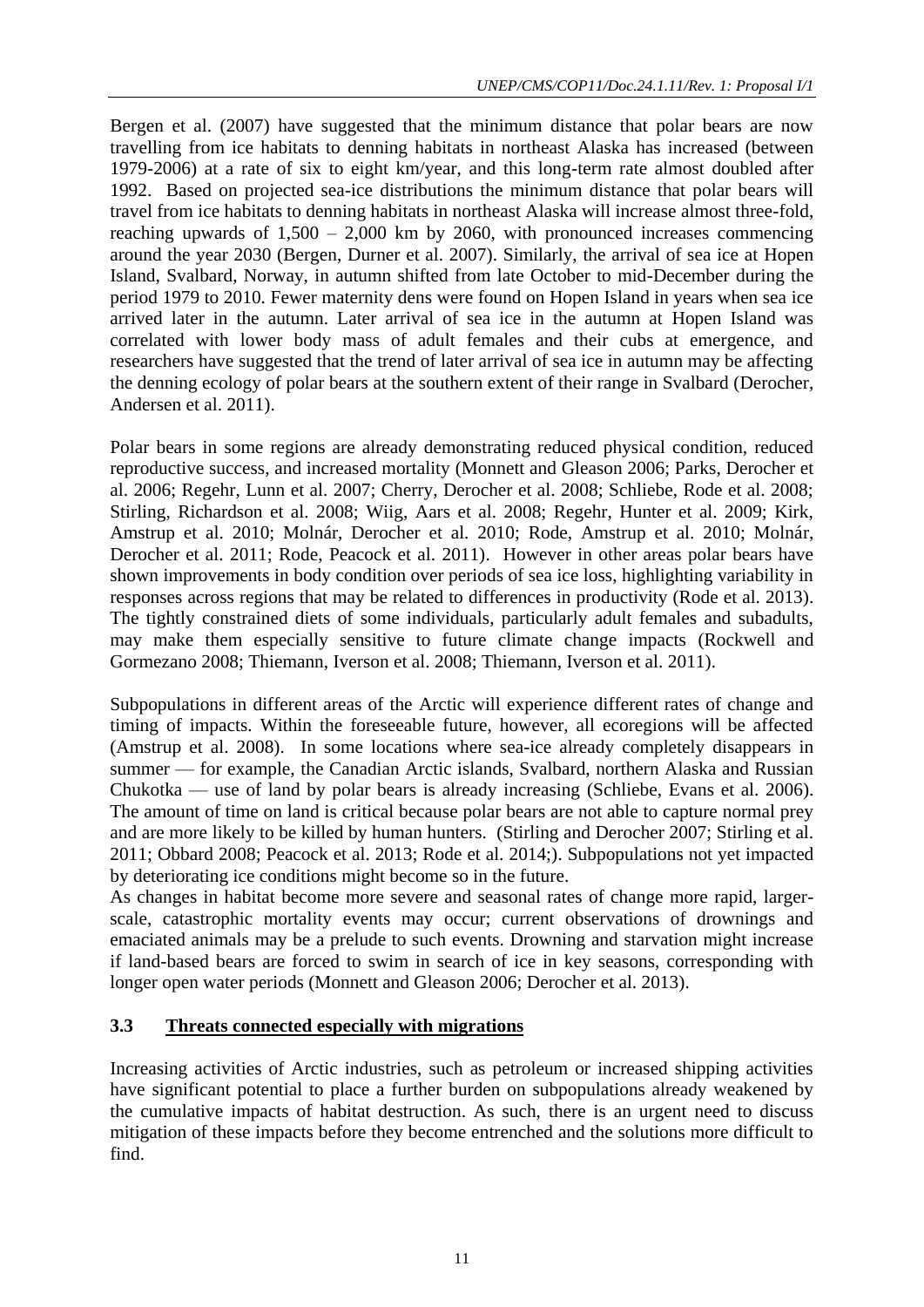Some studies have predicted that two-thirds of polar bears will be gone by mid-century (Amstrup, Marcot et al. 2008; Amstrup, DeWeaver et al. 2010;). The decrease in polar bear habitat exacerbates all other potential threats to polar bears, putting additional physiological demands on animals. Individuals may be put at increased risk of disease and epizootics (Burek, Gulland et al. 2008; Letcher, Bustnes et al. 2010; Sonne 2010; Sonne, Letcher et al. 2012). Ultimately, these interrelated factors may have cumulative or synergistic impacts and will result in range-wide subpopulation declines (Stirling and Derocher 2012). Some experts have concluded that many polar bear subpopulations will not survive in the long term due to the complete loss of summer sea-ice (Derocher, Lunn et al. 2004; Amstrup, Marcot et al. 2007; Stirling and Derocher 20012; Amstrup, Caswel et al. 2009).

Changes in polar bear migration routes or movement patterns will likely not be conclusively detected until ecological conditions, particularly the distribution and abundance of ice, change significantly (Laidre, Stirling et al. 2008), at which point there might be no ability to return to previous behaviours.

# **3.4 National and international utilization**

Habitat destruction will exacerbate the impact of utilization and trade in several subpopulations (Aars, Lunn et al. 2005). As such the Range States have emphasized the importance of adaptive management strategies based on scientific and traditional knowledge to inform adjustment to harvest levels (see Declaration of the Responsible Ministers of the Polar Bear Range States, December 4, 2013).The Polar Bear Specialist Group, through resolution (IUCN Polar Bear Specialist Group 2006), urged that a precautionary approach be instituted when setting harvest limits in a warming Arctic environment urging that continued efforts are necessary to ensure that harvest or other forms of removal do not exceed sustainable levels.

# 3.4.1 Harvest

Polar bears are susceptible to over-harvest due to their life history characteristics. Historically, unregulated over-harvest resulted in the serious decline of many subpopulations (Prestrud and Stirling 1994). The Polar Bear Agreement, signed in 1973 by all five range States, restricted harvests to those "by local people using traditional methods in the exercise of their traditional rights" and "wherever polar bears have or might have been subject to taking by traditional means by its nationals". However, the Agreement allows "skins and other items of value resulting from taking" to "be available for commercial purposes."

In the Norwegian Arctic and Russia, polar bears are protected from all forms of harvest except problem or defence kills, although poaching is a significant conservation issue in Russia (Belikov, Boltunov et al. 2010).

There is legal harvest of polar bears in Greenland, the USA and Canada. In all three countries polar bears are harvested for subsistence purposes and the sale of handicrafts derived from these bears is permitted under national law. International trade in polar bear items (e.g. hides or scientific samples) is permitted under the Appendix II listing on the Convention on the International Trade in Endangered Species.

# 3.4.2 Live capture

The take of cubs is also prohibited through the range. A small number of orphaned cubs have been placed in public display facilities (Schliebe, Wiig et al. 2008).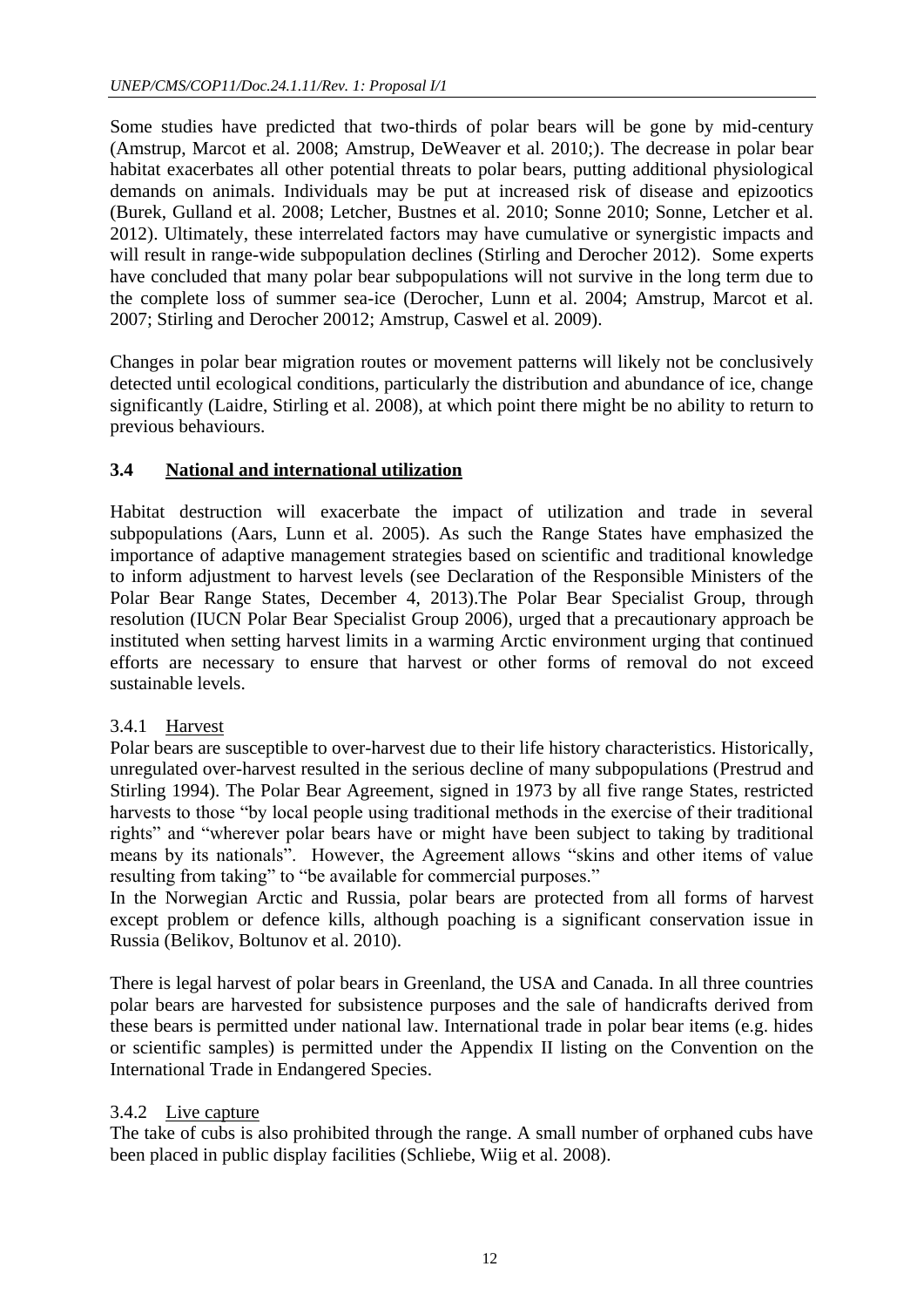# 3.4.3 Legal trade

The international trade in polar bear parts and derivatives is important culturally, socially and economically for Arctic communities. From 2005 to 2009, on average 400 bears entered trade annually. Items traded include carvings, skulls, skins and claws, with a proportion allocated to scientific samples collected from still-living bears (Shadbolt et al. 2012). CITES addresses issues related to international trade, and has also in 2014 initiated a Significant Trade Review Process. Any CMS Appendix listing of polar bear should seek to cooperate fully with this ongoing work.

# 3.4.4 Ecotourism

Public viewing and photography are another form of utilization and occur at Churchill, Canada, in Svalbard, Norway, and to a limited extent on the north coast of Alaska (Schliebe, Wiig et al. 2008).

Increasing levels of ecotourism may lead to greater impacts on polar bears, especially if the increase of exposure is related to changing sea-ice conditions and resulting changes to polar bear distribution and nutritional stress (Schliebe, Wiig et al. 2008; Vongraven and Peacock 2011). The number and range of cruise ships moving further north into areas used by polar bears may also increase. Potential effects of increased tourism include pollution, disturbance, and increased risk of defence kills (Lunn, Vongraven et al. 2010). During the 2009 meeting of the IUCN/Polar Bear Specialist Group, biologists requested the drafting of restrictive guidelines, deterrent training and educational materials for the Arctic region to minimize tourism-related disturbance (Obbard et al. 2010). Current mitigation measures include the Association of Arctic Expedition Cruise Operator's rules for tour operators and visitors to maximize safety and minimize disturbances to the polar bears.

# 3.4.5 Human Caused Removals

Human- caused removals include harvested bears (based on legal Total Allowable Limits), bears killed in defense of life or property, bears killed during research activities, humane kills, accidental kills, etc. The 5 years mean of human-caused removals from the subpopulations presented clockwise from the Chukchi Sea, is as follows:

Chukchi Sea: Not known (PBSG 2013) Laptev Sea: Not known (PBSG 2013) Kara Sea: Not known (PBSG 2013) Barents Sea: Not known (PBSG 2013) East Greenland: 60 (PBSG 2013) Davis Strait: 96 (PBSG 2013) Baffin Bay: 156 (PBSG 2013) Kane Basin: 11 (PBSG 2013) Norwegian Bay: 4 (PBSG 2013) Lancaster Sound: 85 (PBSG 2013) Gulf of Boothia: 74 (PBSG 2013) Foxe Basin: 109 (PBSG 2013) Southern Hudson Bay: 45 (PBSG 2013) Western Hudson Bay: 20 (PBSG 2013) M'Clintock Channel: 3 (PBSG 2013) Viscount Melville Sound: 7 (PBSG 2013) Northern Beaufort Sea: 65 (PBSG 2013) Southern Beaufort Sea: 76 (PBSG 2013) Arctic Basin: Not known (PBSG 2013)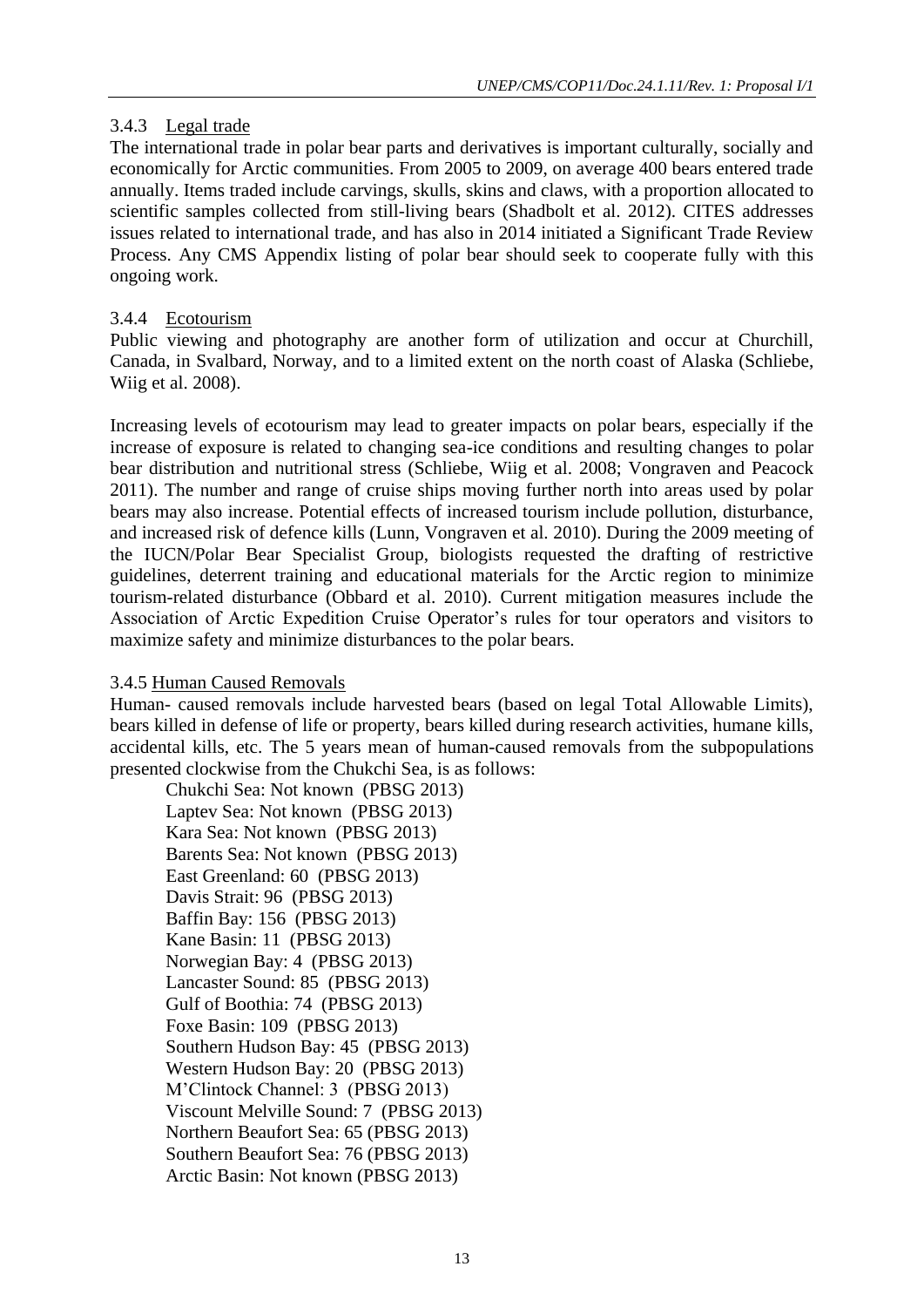# **4. Protection status and needs**

Most current information about polar bears has been derived from studies in the USA (Alaska), Canada, Greenland and Norway (Svalbard). Even so, large portions of the Arctic either have not been studied or have been the sites of less consistent efforts. These inequalities of available data create difficulties in drawing conclusions applicable over large regions of the Arctic. The greatest information gap is in the Russian Arctic (Vongraven and Peacock 2011).

# **4.1 The Arctic Council - Conservation of Arctic Flora and Fauna (CAFF)**

The Conservation of Arctic Flora and Fauna (CAFF) is the biodiversity working group of the Arctic Council that consists of National Representatives assigned by each of the eight Arctic Council Member States, representatives of Indigenous Peoples' organizations that are Permanent Participants to the Council, and Arctic Council observer countries and organizations. CAFF´s mandate is to address the conservation of Arctic biodiversity, and to communicate its findings to Governments and residents of the Arctic, helping to promote practices which ensure the sustainability of the Arctic's living resources. It does so through various monitoring, assessment and expert group activities.

The Arctic Biodiversity Assessment is CAFF´s response to current global conservation needs. A full scientific assessment and suite of policy recommendations on the status and trends of Arctic biodiversity has been developed. The first deliverable of the Arctic Biodiversity Assessment was an overview report - *Arctic Biodiversity Trends 2010: Selected Indicators of Change* - released in May 2010, containing a preliminary assessment of status and trends in Arctic biodiversity and is based on a suite of 22 indicators developed by the Circumpolar Biodiversity Monitoring Program. The report identified seven key findings:

- Unique Arctic habitats for flora and fauna, including sea ice, tundra, thermokarst ponds and lakes, and permafrost peatlands have been disappearing over recent decades.
- Although the majority of Arctic species examined in this report are currently stable or increasing, some species of importance to Arctic peoples or species of global significance are declining.
- Climate change is emerging as the most far reaching and significant stressor on Arctic biodiversity. However, contaminants, habitat fragmentation, industrial development and unsustainable harvest levels continue to have impacts. Complex interactions between climate change and other factors have the potential to magnify impacts on biodiversity.
- Since 1991, the extent of protected areas in the Arctic has increased, although marine areas remain poorly represented.
- Changes in Arctic biodiversity are creating both challenges and opportunities for Arctic peoples.
- Long-term observations based on the best available traditional and scientific knowledge are required to identify changes in biodiversity, asses the implications of observed changes and develop adaptation strategies.
- Changes in Arctic biodiversity have global repercussions (Gill, Zöckler et al. 2010).

This foundation document has been further supported by the 2013 release of the *Arctic Biodiversity Assessment: Status and trends in Arctic biodiversity*, which confirms that the declining sea ice habitat is the greatest threat to polar bears. Springtime is an especially important period for several species because it coincides with critical reproduction periods or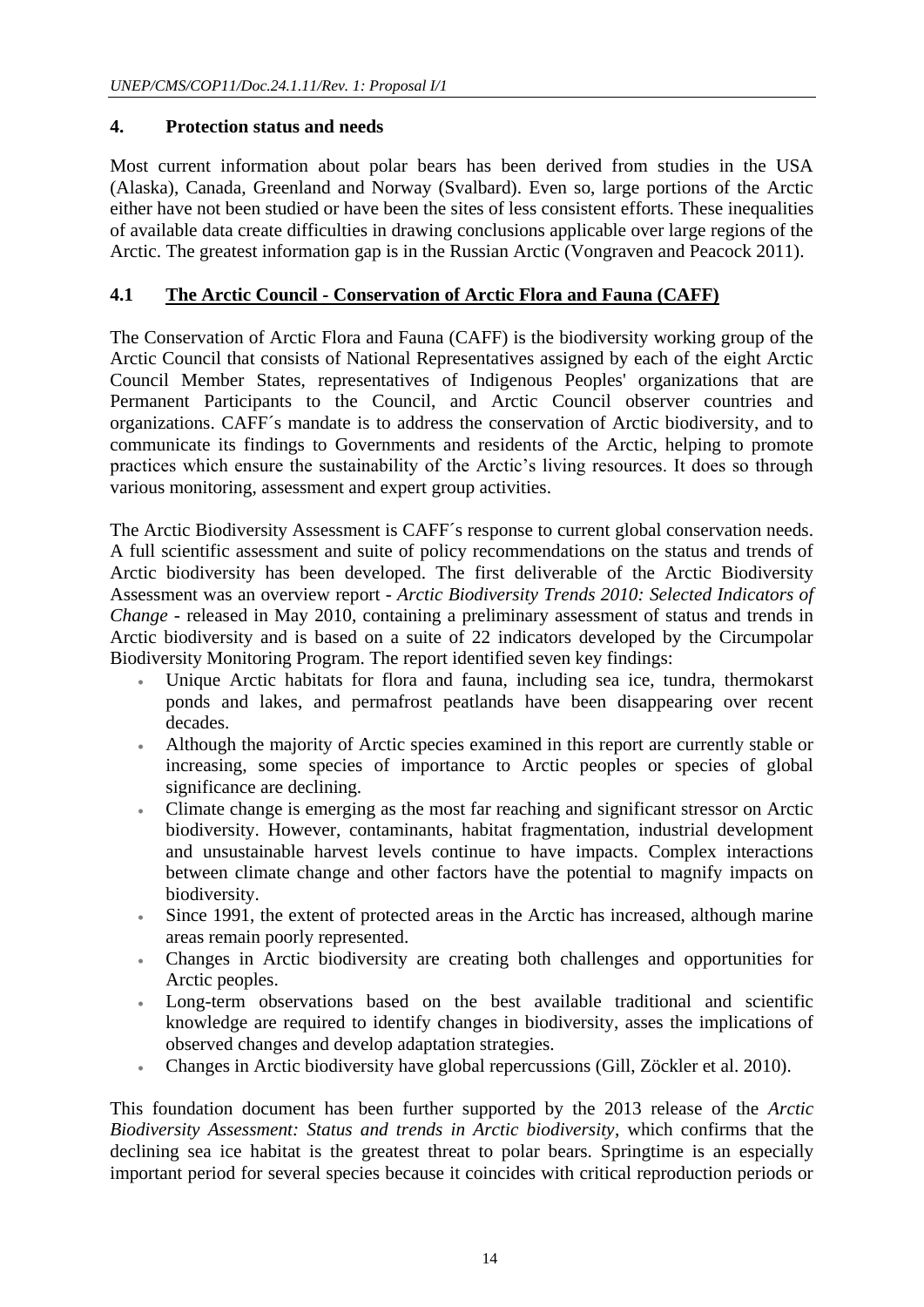important feeding opportunities. Sea ice declines over the past several decades have been clearly documented, and the latest projections indicate an ice-free high Arctic in summer within three decades and that further polar bear habitat loss and habitat degradation can be expected. Declining sea ice habitat has been associated in some areas with declines in population abundance, declines in survival, declines in body condition, declines in recruitment and increased swimming. In general, scientists expect there will be large future reductions in most of the 19 subpopulations of polar bears. (Amstrup et al. 2008, Hamilton et al. in press).The *Arctic Biodiversity Assessment* recommends that the most urgent conservation need for ice-associated mammals, especially polar bear and pinnipeds, is a stabilization and reduction of greenhouse gases at the global scale, so that climate change can be slowed and limited in intensity world-wide (Reid, Berteaux, et al 2013).

# **4.2 Non-Arctic State interest in Arctic biodiversity**

The Arctic Range States have mechanisms for the conservation of Arctic biodiversity through the Arctic Council and CAFF (Kattsov, Källén et al. 2005; Usher, Callaghan et al. 2005; Laidre,; Young 2009; Gerhardt, Steinberg et al. 2010; Gill, Zöckler et al. 2010; Kurvits, Alfthan et al. 2010; Lunn, Vongraven et al. 2010; Cedar 2011), as is evidenced in the development of a pan-Arctic monitoring plan for polar bears (Vongraven and Peacock 2011). However, a number of impacts originate or are generated beyond the Arctic Circle and there is a need for a means to bring non-Arctic Governments to the policy discussions that have been generated and agreed through appropriate regional fora such as the Arctic Council and CAFF (Koivurova, Molenaar et al. 2009; Gerhardt, Steinberg et al. 2010).

Non-Arctic States are already seeking an enhanced role in the Arctic Council and asserting Arctic policy strategies of their own, as exemplified by the October 2008 Resolution of the European Parliament and the November 2008 Communication from the European Commission (European Parliament, 2008; European Commission , 2008). Also, the 1982 United Nations Convention on the Law of the Sea (UNCLOS) applies to the entire Arctic Basin (United Nations Convention on the Law of the Sea, 1982) and is in force for all Arctic rim states except the United States, which accepts the relevant provisions of UNCLOS as customary international law (Berkman and Young 2009). The International Maritime Organization adopted a set of voluntary 'Guidelines for Ships Operating in Ice-Covered Arctic Waters' in 2002 (Jensen, 2007) and the scope of some regional fisheries management organizations (RFMOs) created pursuant to UNCLOS Article 118 (e.g., the Northeast Atlantic Fisheries Commission) are broad enough to cover parts of the Arctic Basin (Molenaar and Corell 2009). The 1992 Convention for the Protection of the Marine Environment of the North-East Atlantic, which focuses on pollution, is applicable to a significant segment of the Arctic Ocean (Convention for the Protection of the Marine Environment of the North-East Atlantic, 1992).

Success of science diplomacy in the Arctic will depend on knowledge-sharing and the steady generation of scientific findings (Berkman and Young 2009; Young 2009; Young 2012). However, detailed decision-making processes will also be needed to enable all Arctic and non-Arctic Governments to align their responses to agreed need. Like the Convention on International Trade in Endangered Species of Wild Fauna and Flora (CITES) addressing the detail of the regulation of trade in endangered species, CMS provides an appropriate mechanism to facilitate Arctic and non-Arctic States to discuss and agree on the detail of migratory species-related measures – especially those that should be considered by non-Arctic States to complement those already in development in the Arctic region's processes. Such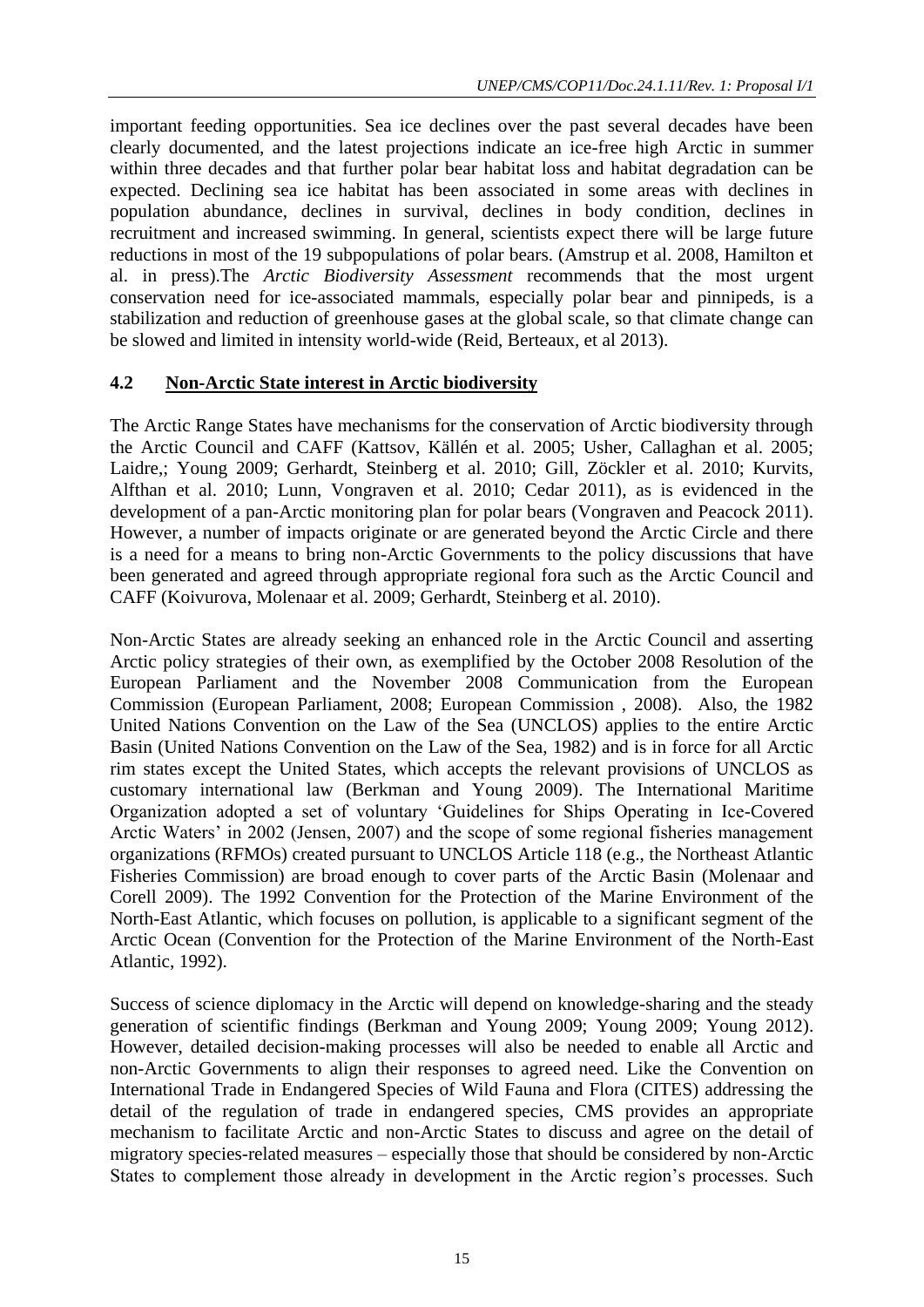measured focus on the mitigation of impacts to CMS-listed species from climate change, pollution and shipping and marine industries, where those activities are under the jurisdictional control of non-Arctic States, should be a priority for CMS Parties.

# **4.3 National protection status**

4.3.1 Canada (Manitoba, Newfoundland and Labrador, Northwest Territories, Nunavut, Ontario, Quebec, Yukon Territory)

The primary management responsibility for polar bears in Canada lies with the Provinces, Territories and wildlife management boards in which they occur. The overall management framework includes the legislation, research and management programs of each of these jurisdictions, along with the Species at Risk Act (SARA), 2002, and the Canadian Polar Bear Technical and Administrative Committees. The Species at Risk Act applies to all Federal lands in Canada; all wildlife species listed as being at risk; and their critical habitat (Species at Risk Act, 2002). Polar bears are listed under the Species at Risk as a species of 'Special Concern – Schedule 1' (Species at Risk Public Registry, 2012). In accordance with the Special Concern listing, Canada is developing a SARA Management Plan. The National Polar Bear Conservation Strategy [\(http://ec.gc.ca/nature/default.asp?lang=En&n=60D0FDBD-](http://ec.gc.ca/nature/default.asp?lang=En&n=60D0FDBD-1#_004)[1#\\_004\)](http://ec.gc.ca/nature/default.asp?lang=En&n=60D0FDBD-1#_004) was finalized in 2011 and will be integrated into SARA Management Plan. Polar bears are also listed under Provincial/Territorial legislation in Ontario (Threatened), Northwest Territories (Special Concern), Newfoundland and Labrador (Vulnerable), Manitoba (Threatened), Quebec (Vulnerable).

In 2008, the Committee on the Status of Endangered Wildlife in Canada (COSEWIC) assessed the polar bear as a single overall population in accordance with criteria set in accordance with the Act. In its report, COSEWIC also reported trends by subpopulation. Population models project that four of 13 Canadian subpopulations have a high risk of declining by 30 percent or more over the next three bear generations (36 years).

The 15th Meeting of the IUCN/SSC Polar Bear Specialist Group voiced concern about the COSEWIC assessment and recommended that:

- 1. due to the speed of current global warming the status of polar bears in Canada be reassessed within 5 years of the last re-assessment rather than delaying to the normal 10 year cycle;
- 2. the status of polar bears in Canada be re-assessed within the context of ongoing and projected habitat losses; and
- 3. geographic variation in anticipated effects of global warming and other potential population stressors be included when re-assessing the status of polar bears in Canada (IUCN/SSC Polar Bear Specialist Group. 2009).

In Canada the hunting of polar bears is reserved for Aboriginal people or (should they decide to allocate some of their quota) to sport hunters accompanied by an Inuit guide using traditional means. All human caused mortality is applied to the legal quota within a given region. Much of the obligation to fund and conduct polar bear research and monitoring in Canada is at the regional level (Provinces and Territories), although significant financial resources are given annually to the jurisdictions from the Federal government to carry out this work. In addition the Federal government has also conducted long-term research of the Western Hudson Bay subpopulation and more sporadically in Davis Strait and the Beaufort Sea subpopulations (Vongraven and Peacock 2011).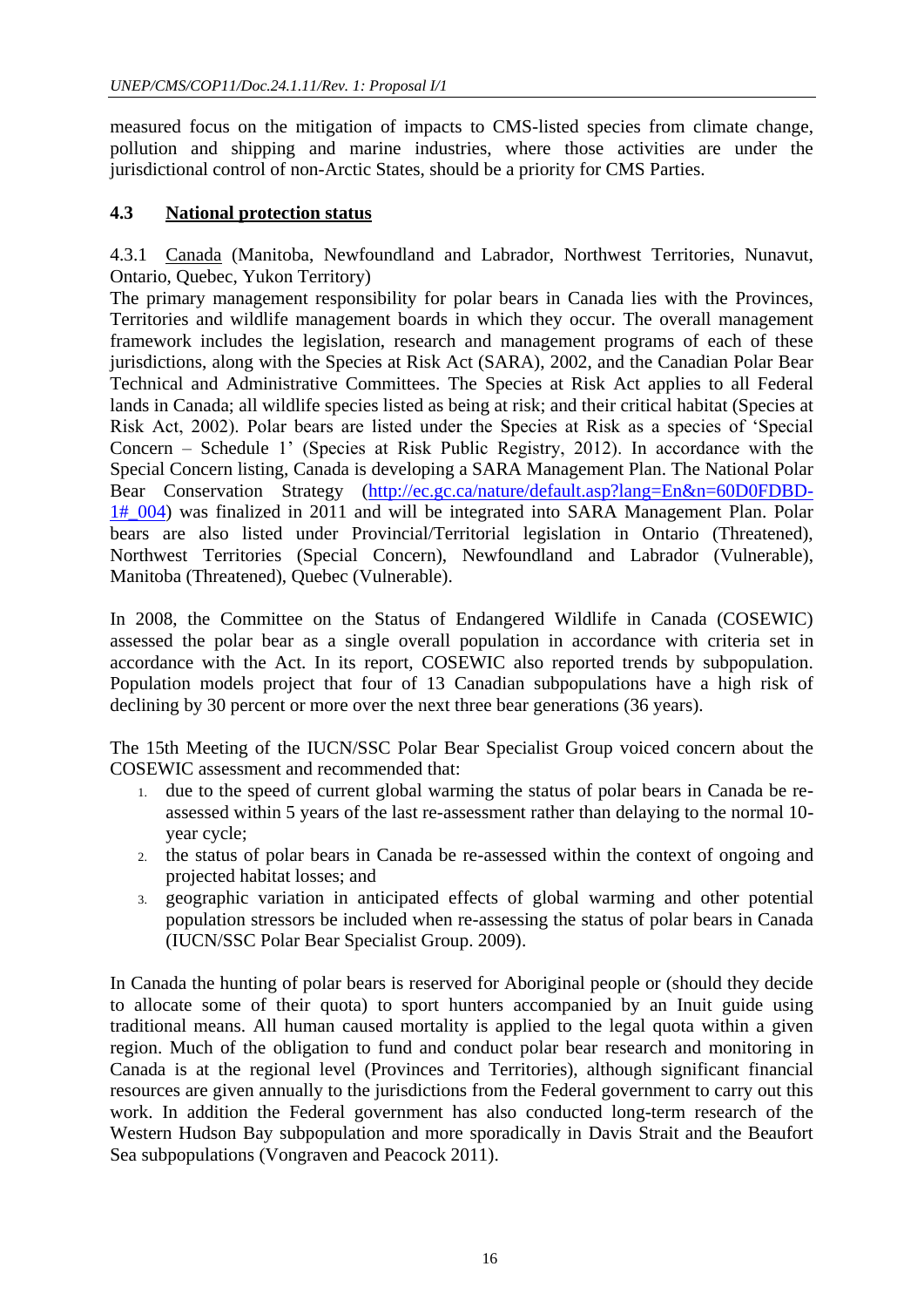In Canada, harvest quotas are typically established based upon both scientific data and Aboriginal Traditional Knowledge, and it is formally recognized that both sources of knowledge are essential for effective management. In more recent years, changes to harvest levels have been made in response to Local Ecological Knowledge suggesting that numbers of polar bears have increased. In some cases, such recommendations have been made in the face of data indicating the populations are not increasing and may be declining (Peacock et al. 2011).

# 4.3.2 Greenland

Greenland Self-Government Authorities exercise legislative and executive power for defined areas of responsibility (Government of Greenland 2009). The Greenlandic Government's Ministry of Fisheries, Hunting and Agriculture has established a polar bear quota system. National regulations for polar bear management are fixed by law in Executive Order no. 21 of 22 September 2005 on the Protection and Hunting of Polar Bears. Hunting is not prohibited. Only full-time hunters are allowed to go polar bear hunting within each relevant municipality or area. A license is required for hunting and there is a detailed reporting system for all hunters. Polar bear quotas were issued in 2006, 2009 and again in 2011 (Parties to the 1973 Agreement on the Conservation of Polar Bears, 2009b; Greenland Ministry of Fisheries, Hunting and Agriculture 2009; Division on Wildlife Management, 2012). Prior to this the harvest of polar bears in Greenland was undertaken without quotas. In 2008 as a result of a Non-Detriment Finding (NDF) under CITES requirements, Greenland implemented a voluntary export ban on all polar bear products (Parties to the 1973 Agreement on the Conservation of Polar Bears 2011) which remains in effect today. The monitoring and research of polar bears in Greenland is primarily conducted by the Greenland Institute of Natural Resources and has been on-going since the 1980s. The Danish Environmental Research Institute also has monitoring programs in collaboration with the Greenland Institute of Natural Resources and international research agencies, specifically on the contaminants of polar bears (Greenland Ministry of Fisheries, Hunting and Agriculture 2009).

# 4.3.3 Norway (including Svalbard)

There has been no legal harvest of polar bears in Norway since 1973, but numbers and characteristics of defence kills are monitored, as well as human-bear interactions, especially in relation to tourism in Svalbard (Government of Norway, 2001). In 1927, the use of poison to hunt polar bears was prohibited. In 1939, an important denning area in Kongsøya was declared closed to hunting. In 1965, cubs and females with cubs were protected. In 1973, Norway prohibited the hunting of polar bears in Svalbard, except in cases of scientific or other special purposes. Approximately 65 percent of the land area of Svalbard is protected, including all major regions of denning by female polar bears. In 2001, the Norwegian Parliament passed a new Environmental Act for Svalbard. This act was designed to ensure that wildlife, including polar bears, is protected, although hunting of some species is allowed. The only permitted take of polar bears is for defense of life and property. In 2003, Svalbard designated six new protected areas, including the main polar bear denning area at Kong Karls Land (Norwegian Directorate for Nature Management 2009). Recent developments include work on management plans for protected areas important for polar bear denning and an agreement with Russia in 2010 on delineation of the border between Norway and Russia in the Barents Sea (Parties to the 1973 Agreement on the Conservation of Polar Bears 2011). Long term research conducted by the Norwegian Government (Norwegian Polar Institute) has resulted in extensive information on population ecology, movement, denning behaviour and contaminant load of polar bears on Svalbard and in the Barents Sea. There is at present considerable effort being put into investigating cost-efficient monitoring schemes for polar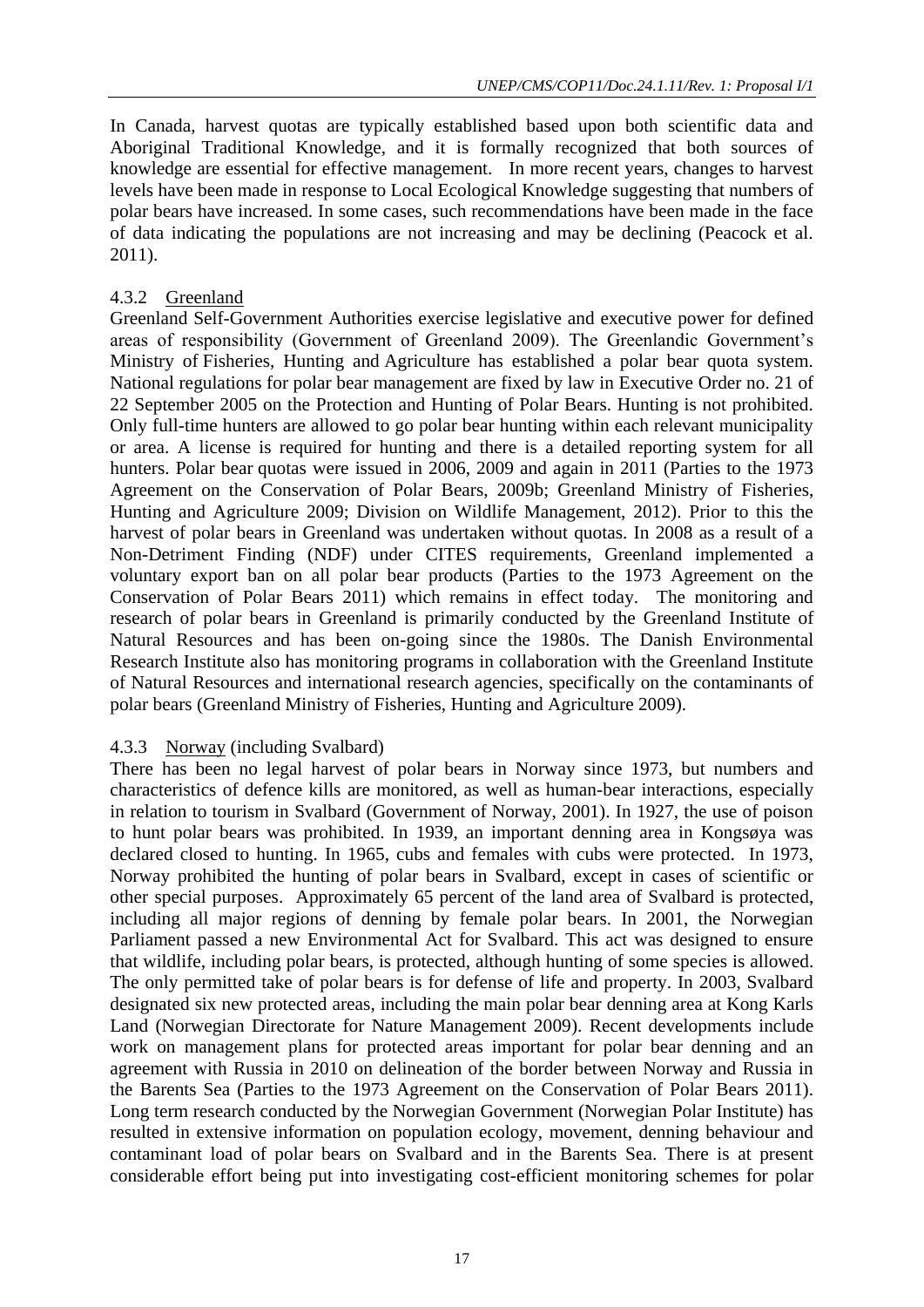bears in the Barents Sea. This work is lead by the Norwegian Polar Institute, and a long term monitoring scheme of polar bear reproductive parameters as it relates to sea ice change has been established (Vongraven and Peacock 2011).

4.3.4 Russian Federation (North European Russia, Siberia, Chukotka, Sakha (Yakutia), Krasnoyarsk)

Restrictions on polar bear hunting began as early as 1938 in Russia with the prohibition on hunting from ships and hydro-meteorological stations. In the 1950s, polar bear hunting was further limited in the Soviet Arctic. In 1956 the decree On Protection of Arctic Animals was adopted forbidding all hunting of polar bears whether on shore, islands or in the water. This decree remains in force, although polar bears have been illegally hunted in Russia for some time. The polar bear was listed as a "Red List species" in 1978 (Government of the Russian Federation 2009; Parties to the 1973 Agreement on the Conservation of Polar Bears, 2009b). A recent agreement between the Russian Federation and the United States allows for legalized hunting by native peoples in the Russian Federation, although to date no such hunting has been allowed as Russia has imposed its own zero quota on such take. There are a number of protected areas (wildlife refuges, parks, sanctuaries and reserves) that serve to protect polar bear habitat. The Strategy for Polar Bear Conservation in the Russian Federation was approved by the Ministry of Natural Resources and Environment of the Russian Federation, Decree No. 26-r in 2010 (Parties to the 1973 Agreement on the Conservation of Polar Bears 2011). The Russian Academy of Sciences has collaborated with US Fish and Wildlife Service and US Geological Survey scientists to study the sea ice habitats of their shared polar bear population. Russian scientists have developed collaborations with Norwegian biologists in research on the population status of the Barents Sea subpopulations and with American researchers to study the Chukchi Sea subpopulation. Coastal monitoring programs have been developed across the Russian Arctic by local residents, in collaboration with nongovernmental organizations, to increase deterrence activities, monitor poaching activities and to collect monitoring data. Since 1990, there has been a research and monitoring project on polar bear behaviour, condition, demography and denning on Wrangel Island in the Chukchi Sea (Vongraven and Peacock 2011).

#### 4.3.5 United States of America (Alaska)

Polar bears are managed under the Marine Mammal Protection Act of 1972. All imports of polar bears and their products were banned under this act, with limited exceptions for science, conservation enhancement, public display, and, until recently, sport-hunted trophies. In May 2008, polar bears were listed as threatened under the Endangered Species Act; as a consequence, only imports for science and conservation enhancement are still allowed. Indigenous people in Alaska are allowed to hunt polar bears, only for the purpose of traditional use. The US Fish and Wildlife Service has general responsibilities for conservation and management of polar bears, in partnership with the State of Alaska, the Alaska Nanuuq Commission and the North Slope Borough (Parties to the 1973 Agreement on the Conservation of Polar Bears, 2009b; United States Fish and Wildlife Service 2009). The Endangered Species Act listing still allows Alaska Native handicrafts (not including hides or rugs) to be exported for non-commercial purposes and allows marine mammal parts to be exported for cultural exchanges among Natives of Alaska, Russia, Canada, and Greenland (United States Fish and Wildlife Service 2009).

Research, monitoring, and management of polar bears are conducted largely by the US Federal government. Additional research is conducted by the North Slope Borough, and there are auxiliary studies on disease, contaminants and foraging ecology by universities in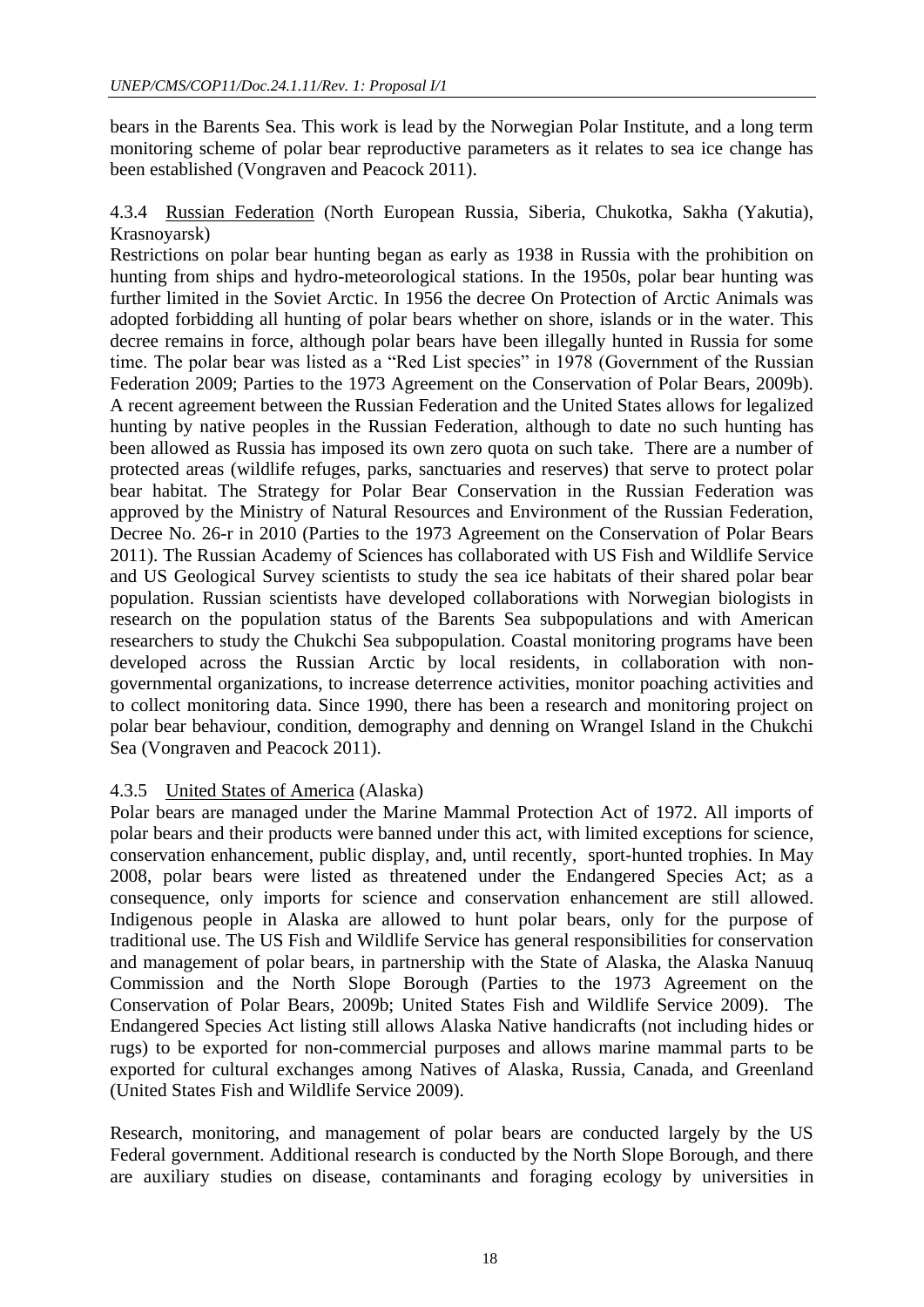conjunction with Federal research. Habitat and demographic studies in the southern Beaufort Sea have been long term and often performed in cooperation with Canadian scientists. There have also been collaborative research efforts with Russia in the Chukchi Sea. The funding and human capacity for the study and management of polar bears in the United States is extensive (Vongraven and Peacock 2011).

# **4.4 International protection status**

#### 4.4.1 Coherence with the Convention on International Trade in Endangered Species of Wild Fauna and Flora (CITES)

The polar bear is listed on Appendix II of the Convention on International Trade in Endangered Species of Wild Fauna and Flora (CITES) under the higher taxon listing of Ursidae. All range States are Parties to CITES and none has taken a reservation on this species listing. CITES appropriately addresses issues related to international trade, and any CMS Appendix listing of polar bear should seek to cooperate fully with this ongoing work.

# 4.4.2 Coherence with the Agreement on the Conservation of Polar Bears (ACPB)

The circumpolar Agreement on the Conservation of Polar Bears (ACPB) was signed in 1973 between the Governments of Canada, Denmark (Greenland), Norway, the Union of Soviet Socialist Republics (Russian Federation) and the United States of America, recognizing that the polar bear is a significant resource of the Arctic Region which requires additional protection. It prohibits the taking of polar bears except as provided in Article III, which includes the exercise of traditional rights in accordance with the laws of each Signatory Government. The 1973 Polar Bear Agreement requires that all Parties take appropriate action to protect the ecosystem of which polar bears are a part, with special attention to habitat components such as denning and feeding sites and migration patterns, and to manage polar bear populations in accordance with sound conservation practices based on the best scientific data. During their 2009 meeting, the ACPB Parties reinforced the importance of habitat protection as a means of implementing Article II of the Agreement on protection of ecosystems of which polar bears are a part, recognizing that the expansion of protected areas can potentially reduce the vulnerability of polar bear populations and their ecosystems, and that protected areas should be designed with consideration of long-term shifts in sea ice conditions that will result from climate change and the overall integrity of habitats critical to polar bear survival (Parties to the 1973 Agreement on the Conservation of Polar Bears, 2009, 2009b). Since the 2009 Meeting of the Parties, the Range States have been developing a Circumpolar Action Plan for the species. This comprehensive plan includes an assessment of all threats that face the polar bear, under the advice of the IUCN/SSC PBSG, as well as how to mitigate them – including through the adoption of Best Management Practices (BMP's). Any CMS listing of polar bear should seek to support and integrate with this work. Non-range states Parties to CMS can engage in polar bear conservation by adopting relevant BMP's where appropriate (e.g. BMP for marine shipping and cruise ship operation). The Circumpolar Action Plan is expected to be finalized at the 2015 Meeting of the Parties.

# 4.4.3 Coherence with the Inuvialuit - Inupiat Polar Bear Management Agreement

In 2000, a bilateral Inuvialuit - Inupiat Polar Bear Management Agreement in the Southern Beaufort Sea was signed between the Inuvialuit of Canada and the Inupiat of the United States - groups that both harvest polar bears for cultural and subsistence purposes (Brower, Carpenter et al. 2002). This agreement, based on the understanding that the two groups harvested animals from a single population shared across the international boundary, provides a joint responsibility for conservation and harvest practices. Provisions of the agreement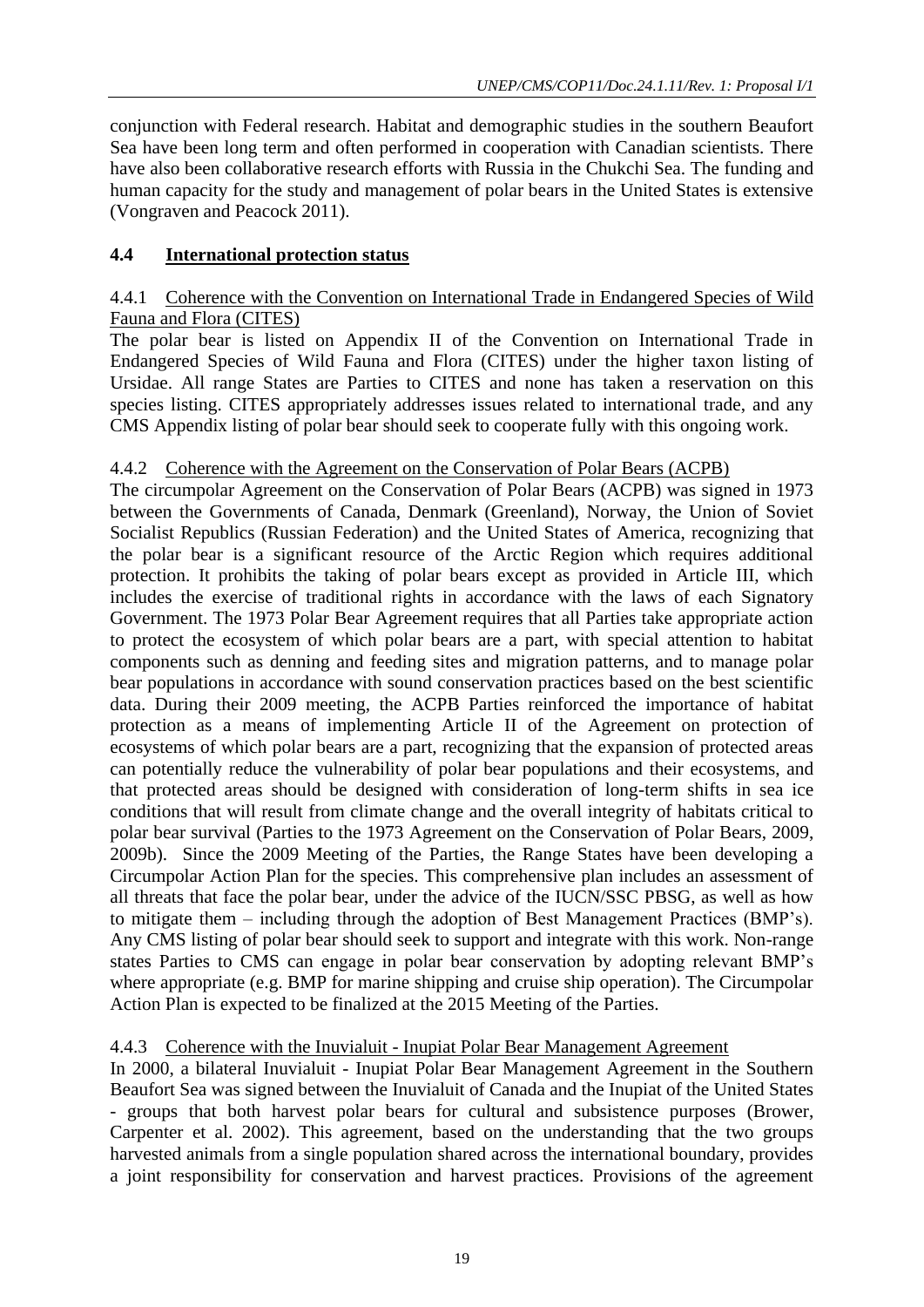include annual quotas, hunting seasons, and protection of females, cubs and dens (United States Fish and Wildlife Service 2009; Brower et al. 2002). The Commissioners meet annually to decide on quotas and discuss population status and trends.

#### 4.4.4 Coherence with the USA and Canadian Memorandum of Understanding

In 2008 a Memorandum of Understanding was signed between the USA and Canada, to facilitate and enhance coordination and cooperation for the conservation and management of polar bears between the two countries. The Memorandum of Understanding establishes the Bilateral Oversight Group in recognition of the need to leverage rather than duplicate the polar bear expertise and management experience of agency and Alaska Native/aboriginal people of both countries. The Memorandum of Understanding also identifies the need to establish a Scientific Working Group to assess the available information and aboriginal traditional knowledge of North American polar bear populations, and the establishment of other working groups as necessary to advise Environment Canada and the US Department of the Interior on polar bear management and conservation (United States Fish and Wildlife Service 2009).

#### 4.4.5 Coherence with the Alaska-Chukotka Polar Bear Agreement

A bilateral Agreement between the Government of the United States of America and the Government of the Russian Federation on the conservation and management of the Alaska-Chukotka polar bear population was also signed in 2000 and implemented in 2007. The agreement provides oversight by a joint commission (two members/jurisdiction one Native and one Federal); sets harvest limits; has authority to enforce regulations and for monitoring and reporting; and develops research priorities in cooperation with native organizations. The Agreement commits the parties to the conservation of important polar bear habitats. The first meeting of the USA-Russia Polar Bear Commission took place in Moscow on 23-25 September 2009. The Commission developed the structure of a Scientific Working Group, which is to assist the Commission in resolving questions pertaining to the protection and management of the Alaska-Chukotka polar bear population (United States Fish and Wildlife Service 2009).

# 4.4.6 Coherence with the Canada, Nunavut and Greenland Polar Bear Agreement

A trilateral Memorandum of Understanding for polar bear conservation and management was signed in 2009 between the Governments of Canada, Nunavut and Greenland. It established a joint commission that will recommend combined total allowable harvest and a fair division of the shared harvest (Environment Canada, 2009b). It also established Scientific and Aboriginal Traditional Knowledge Working Groups that provide expertise to the Joint Commission. Since meeting in 2010, the Scientific Working Group developed a research program to update population estimates for the Kane Basin and Baffin Bay subpopulations. The field work was concluded in the spring of 2014 and new estimates will be available in the spring of 2015.

# 4.4.7 Coherence with the United Nations Convention on the Law of the Sea (UNCLOS)

The UNCLOS, adopted by the Third UN Conference on the Law of the Sea on December 10, 1982 entered into force in November 16, 1994. It established a modern framework for ocean governance, specifying rights of access and duties to conserve living resources and protect and preserve the marine environment. UNCLOS therefore provides that States are to prevent, reduce and control pollution of the marine environment. A number of polar bear conservation measures could be implemented through UNCLOS in collaboration with the CMS.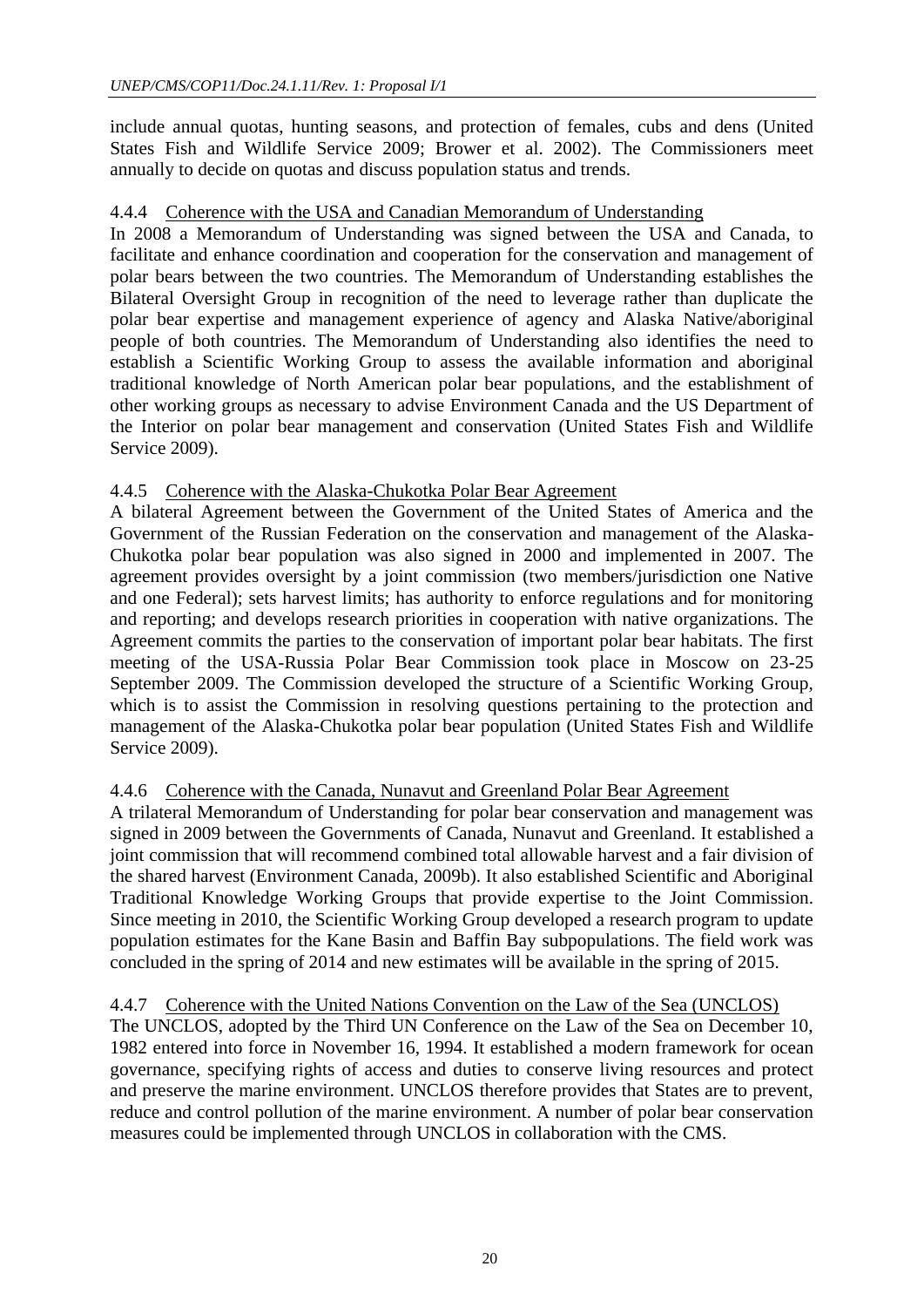# 4.4.8 Coherence with CMS

There is a long standing mandate for appropriate CMS involvement in polar bear conservation emanating from: CMS considering the impact of climate change on the Arctic; the request for the CMS to identify Arctic species for listing on the CMS Appendices; and the specific identification during CMS CoP10 of polar bears as a species that will be seriously impacted by climate change and should be considered for listing. There is also a mandate for CMS to play a useful role in facilitating greater international cooperation for migratory species conservation.

In 1997, *CMS Recommendation 5.5: Climate Change and its Implications for the Bonn Convention* first requested the establishment of a working group to formulate CMS's response to the impacts of climate change (CMS 1997).

In 2005, *CMS Resolution 8.11: Cooperation with other Conventions* requested the examination of options for a flexible framework between all relevant actors, such as a global partnership on biodiversity, in order to enhance international implementation of migratory species conservation through improved cooperation. During the same CMS CoP, *Resolution 8.13: Climate Change and Migratory Species,* was also passed, recognising that climate change might significantly affect the behaviour, distribution and abundance of migratory species and might change the ecological character of their habitats. Resolution 8.13 established a high priority programme of work for the CMS Secretariat and Scientific Council to pursue in this area (CMS, 2005; CMS 2005b).

In 2008, *CMS Resolution 9.6: Cooperation with other Bodies* was passed, reaffirming the importance for CMS of continuing to develop effective and practical cooperation with other biodiversity instruments and international organisations and for the CMS Secretariat, CMS daughter agreements and the Scientific Council to enhance engagement with IUCN expert committees. The 9<sup>th</sup> CMS CoP also passed *Resolution 9.7: Climate Change Impacts on Migratory Species,* which urged Parties to identify which migratory species are most likely to be directly or indirectly threatened or impacted by climate change and for the Scientific Council to prioritise climate change adaptation concerning migratory species in its future work programme; as well as for the various CMS bodies, other biodiversity organizations and biodiversity related bodies to produce scientific and technical advice to assist CMS Parties introduce adaptation measures to counteract the effects of climate change on migratory species (CMS, 2008; CMS 2008b). CMS *Resolution 9.9: Migratory Marine Species* drew specific attention to the major and accelerating changes to Arctic regions due to climate change and the consequences for migratory marine mammals specifically in these regions. The resolution directed the Scientific Council and the CMS Secretariat to identify priority issues, species and habitats in the marine sphere requiring intervention by CMS in the next decade, while specifically requesting that CMS seek avenues for research and dialogue on issues of common interest with the Arctic Council (in particular CAFF) regarding Arctic migratory marine species. Resolution 9.9 also requested that the Scientific Council should advise which additional Arctic migratory marine species might warrant listing on the CMS appendices (CMS, 2008c).

During CMS CoP10 in 2011, Parties extended the call for greater coordination and facilitation through *Resolution 10.21: Synergies and Partnerships* reiterating the importance of cooperation and synergies with other bodies. It requested the Secretariat to continue developing effective and practical cooperation with relevant stakeholders including other biodiversity instruments and international organizations. In particular Resolution 10.21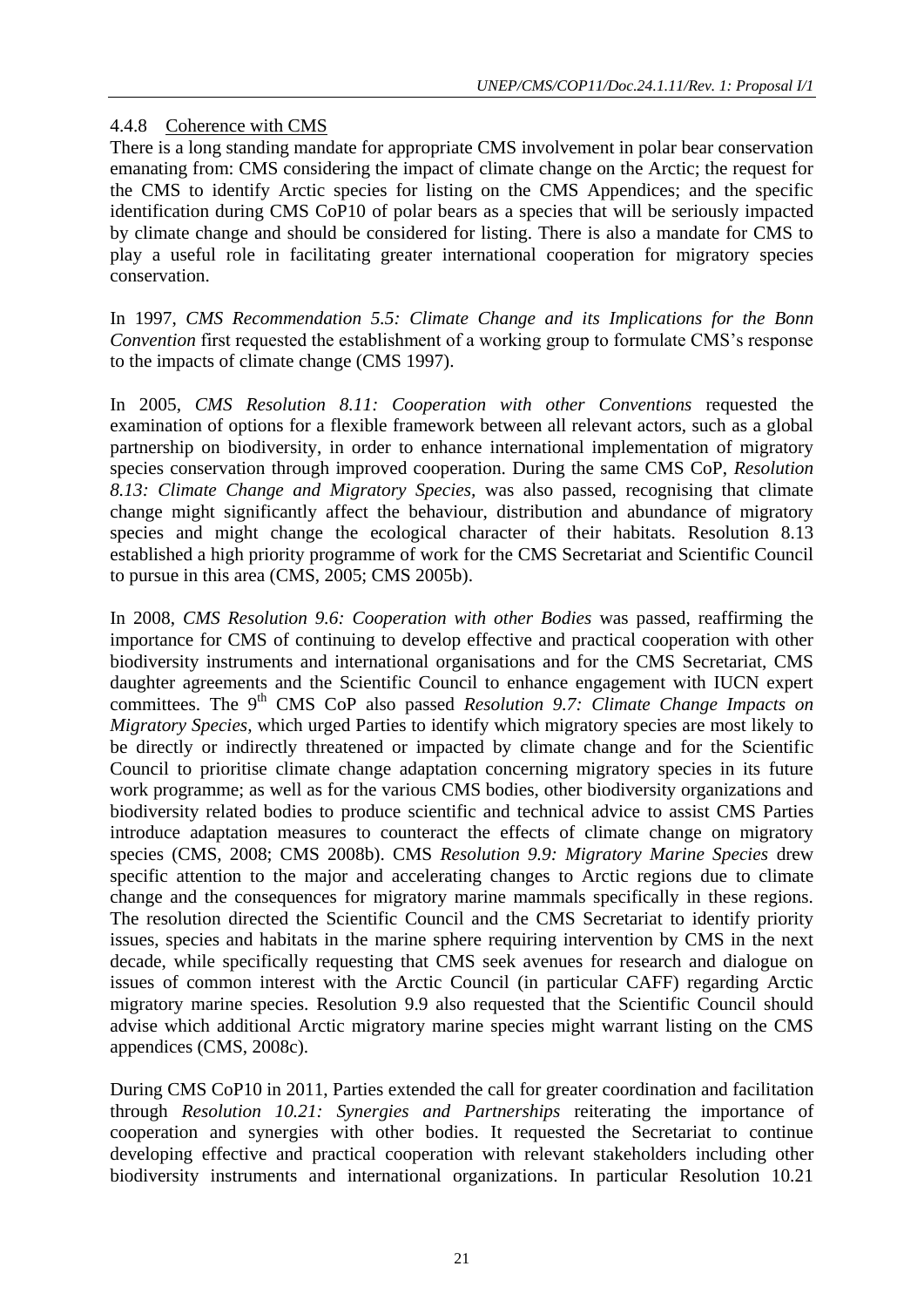suggested that the CMS and Convention on Biological Diversity (CBD) Secretariat as well as the Secretariats of other relevant Multilateral Environmental Agreements (MEAs) could advise on ways and means of more coherently addressing the conservation and sustainable use of animal species in CBD processes. This would include ways and means in relation to the implementation by biodiversity-related conventions of the Strategic Plan for Biodiversity  $2011$ -2020 and its Aichi Targets adopted by CBD CoP10 (Decision  $X/2$ ). The Resolution also urged Parties to facilitate cooperation among international organizations and to promote the integration of biodiversity concerns related to migratory species into all relevant sectors by coordinating their national positions among the various conventions and other international fora in which they are involved (CMS, 2011c).

Also during CMS CoP10 *Resolution 10.3: The Role of Ecological Networks in the Conservation of Migratory Species* recognized that habitat destruction and fragmentation are among the primary threats to migratory species, and that the identification and conservation of habitats of appropriate quality, extent, distribution and connectivity are of paramount importance for the conservation of migratory species in both the terrestrial and marine environments. It also recognized that migratory species merit particular attention when designing and implementing initiatives aimed at promoting ecological networks in order to ensure that the areas selected are sufficient to meet the needs of these species throughout their life cycles and migratory ranges. Resolution 10.3 requested that the Secretariat work with Parties, the Scientific Council and other international and regional organizations, including CBD, to organize regional and sub-regional workshops to promote the conservation and management of critical sites and ecological networks among Parties (CMS, 2011).

Most importantly, the CMS Scientific Council Working Group on Climate Change presented the outcomes of a workshop - *The Impact of Climate Change on Migratory Species: the current status and avenues for action* - that collected research priorities and policy recommendations for inclusion in CMS's climate change policy and its climate change resolution (CMS, 2011d). Consequently, *Resolution 10.19: Migratory Species Conservation in the Light of Climate Change*, as drafted by the Working Group on Climate Change, was passed. It urged Parties, the Scientific Council, conservation stakeholders and relevant organizations to improve the resilience of migratory species and their habitats to climate change, by reducing other threats in order to maintain or increase population size and genetic diversity. When implementing Resolution 10.3 on ecological networks, Resolution 10.19 asks the Secretariat and the Scientific Council to examine whether provisions of the Convention, including the terms "range" and "historic coverage" in Article I, might benefit from a new interpretation that takes account of the requirements of species in response to climate change. This is in view of the fact that climate change was not explicitly considered when the Convention text was signed in 1979. Resolution 10.19 also requests the Secretariat to strengthen synergies with the Secretariats of other international instruments, in order to address more effectively the threats that climate change poses to biodiversity, whilst recognizing the distinct mandates and independent legal status of each treaty. Finally, Resolution 10.19 requests Parties, the Scientific Council, and the scientific community (including IUCN and other relevant organizations) to identify Appendix I and II listed species, as well as other migratory species on the IUCN Red List, that are most susceptible to climate change and specifically to consider the listing of polar bear on the CMS appendices (CMS, 2011b).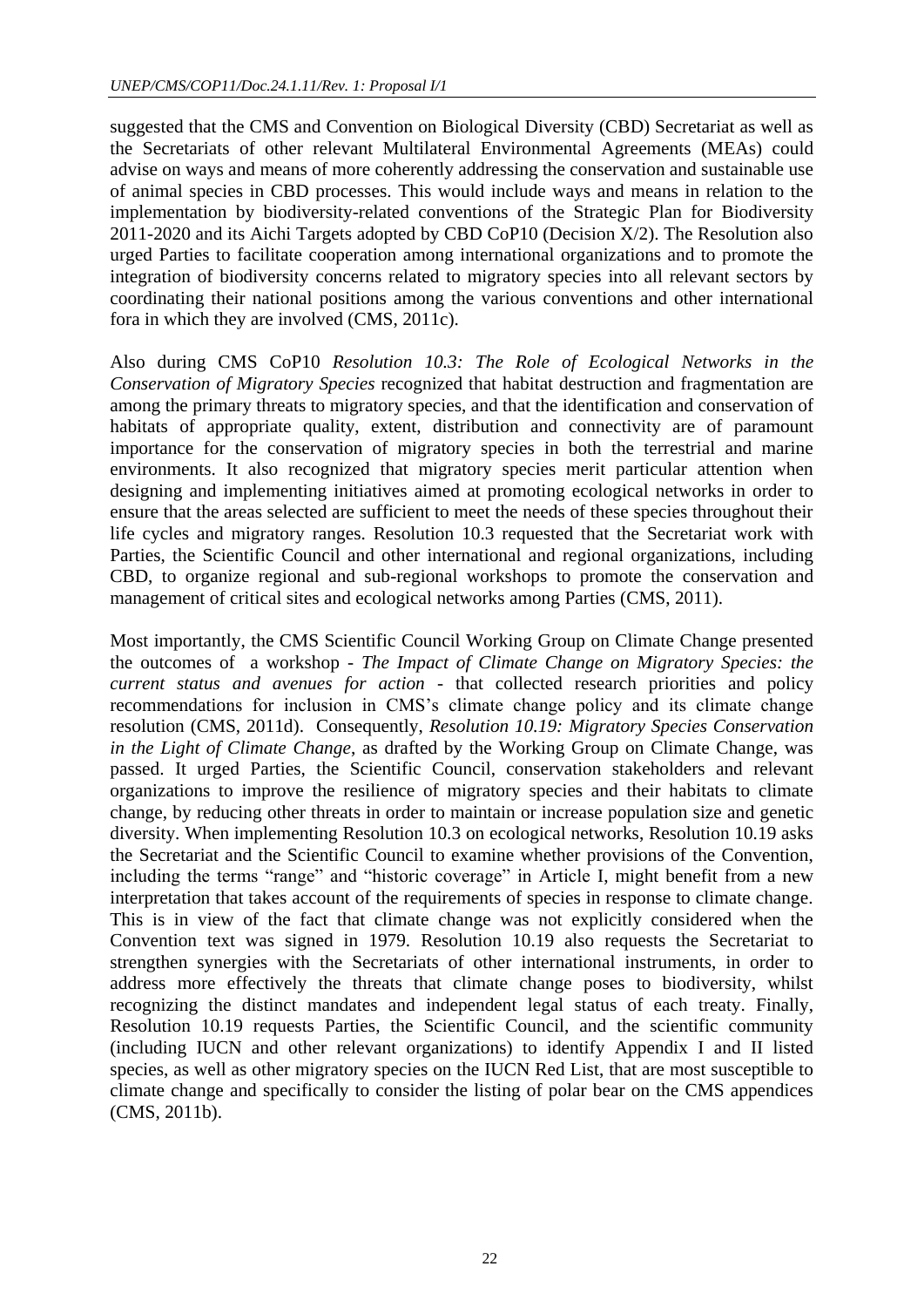# **4.5 Additional protection needs**

The majority of policy and legislative effort to date has focused on the regulation of harvest and trade and the development of conservation management plans by Arctic Range States. However, although there are regulatory mechanisms for managing many of the threats to polar bears in each of the polar bear Range States, as well as among range countries through bilateral and multilateral agreements, there are no known regulatory mechanisms that are directly and effectively addressing reductions in sea ice habitat at this time.

As stated in previous sections, one study has predicted a two-thirds decline of polar bears by mid-century (Amstrup et al. 2008), changes in polar bear migration routes or movement patterns will likely not be conclusively detected until ecological conditions, particularly the distribution and abundance of ice, change significantly, at which point there might be no ability to return to previous behaviours.

The IUCN/SSC Polar Bear Specialist Group *Resolution 1-2009: Effects of global warming on polar bears* recognized that sea ice is essential to the continued survival of polar bears and that human-produced green house gases are playing a significant forcing role in global warming, they recommended that urgent global action to significantly reduce atmospheric greenhouse gas concentrations (IUCN Polar Bear Specialist Group. 2009).

There is an urgent need focused, international attention on the impacts of the global community on polar bear habitat and ensuring that seasonal polar bear migrations are as unimpeded as possible, including through the restriction of activities that may involve non-Arctic States, such as petroleum exploration, petroleum extraction and shipping. It is appropriate for CMS to facilitate this attention.

# **5. Range States**

Canada (Manitoba, Newfoundland and Labrador, Northwest Territories, Nunavut, Ontario, Quebec, Yukon Territory), DENMARK/Greenland, NORWAY (including Svalbard), Russian Federation (North European Russia, Siberia, Chukotka, Sakha (Yakutia), Krasnoyarsk), United States of America (Alaska). Vagrants occasionally reach Iceland.

# **6. Comments from Range States**

Canada has contributed with factual information in August 2014, which has to a large degree been included.

# **7. Additional remarks**

[to follow]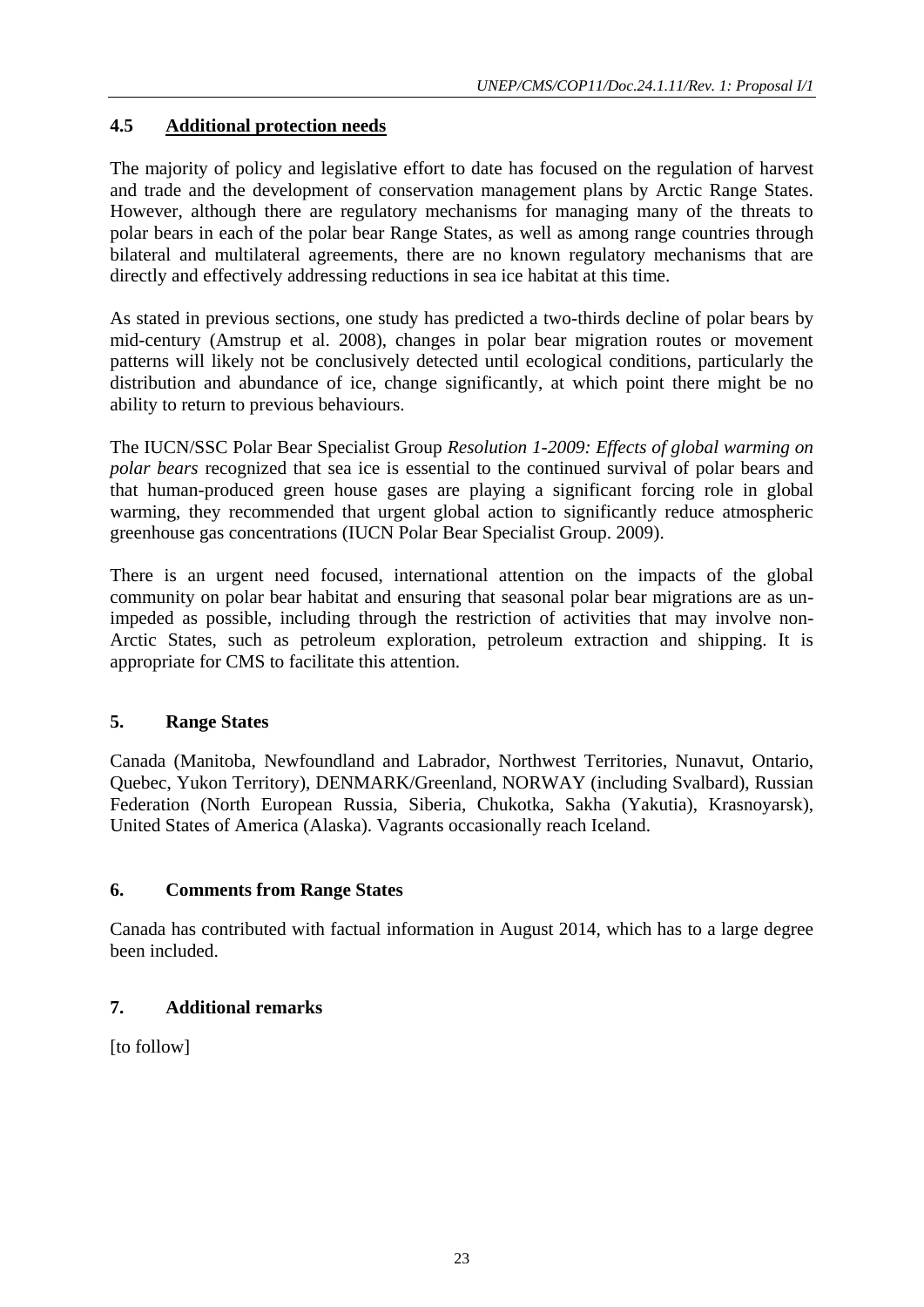#### **8. References**

- Aars, J., N. Lunn, et al. (2005). Polar Bears: Proceedings of the 14th Working Meeting of the IUCN/SSC Polar Bear Specialist Group. Seattle, Washington, USA.
- ACIA (2004). Impacts of a Warming Arctic: Arctic Climate Impact Assessement. Cambridge, Cambridge University Press.
- AMAP (1997). Persistent Organic Pollutants. Arctic Pollution Issues: A State of the Arctic Environment Report. Oslo, Arctic Council, Arctic Monitoring and Assessment Programme.
- Amstrup, S. (2003). The Polar Bear Ursus maritimus: Biology, Management, and Conservation. Wild Mammals of North America. G. Feldhamer, B. Thompson and J. Chapman. Baltimore, Johns Hopkins University Press.
- Amstrup SC, Marcot BG, Douglas DC (2008) A Bayesian network modeling approach to forecasting the 21st century worldwide status of polar bears. In: Arctic Sea Ice Decline: Observations, Projections, Mechanisms, and Implications, Geophysical Monograph Series vol. 180 (eds DeWeaver ET, Bitz CM, Tremblay LB), pp. 213–268.
- Amstrup, S., E. DeWeaver, et al. (2010). "Greenhouse gas mitigation can reduce sea ice loss and increase polar bear persistence." Nature **468**: 955-960.
- Amstrup, S., G. Durner, et al. (2000). "Movements and distribution of polar bears in the Beaufort Sea." Canadian Journal of Zoology **78**(6): 948-966.
- Amstrup, S., H. Caswel, et al. (2009). "Rebuttal of 'Polar Bear Population Forecasts: A Public-Policy Forecasting Audit' " Interfaces **39**(4): 353-369.
- Amstrup, S., I. Stirling, et al. (2006). "Recent observations of intraspecific predation and cannibalism among polar bears in the southern Beaufort Sea." Polar Biology **29**(11): 997-1002.
- Atkinson, S. and M. Ramsay (1995). "The Effects of Prolonged Fasting of the Body Composition and Reproductive Success of Female Polar Bears (Ursus maritimus)." Functional Ecology **9**(4): 559-567.
- Belikov, S. E., Y. A. Gorbunov, V. I. Shilnikov, and A. V. Yablokov (1984), Distribution and migration of certain pinnipedes, whales and the polar bear in the seas of the eastern Arctic. Marine mammals: 233-252.
- Belikov, S. E., and Y. A. Gorbunov (1991), Distribution and migrations of the polar bear in the Soviet Arctic in relation to ice conditions, Occasional Papers of the IUCN Species Survival Commission, 70-74.
- Belikov, S., A. Boltunov, and Y. Gorbunov (1996), Distribution and migration of polar bears, Pacific walruses and gray whales depending on ice conditions in the Russian Arctic, Proceedings of the NIPR Symposium on Polar Biology, 9, 263-274.
- Belikov, S., A. Boltunov, et al. (2010). Strategy for Polar Bear conservation in the Russian Federation, Ministry of Natural Resources and Environment of the Russian Federation.
- Bentzen, T., E. Follmann, et al. (2008). "Dietary biomagnification of organochlorine contaminants in Alaskan polar bears." Canadian Journal of Zoology **86**(3): 177-191.
- Bergen, S., G. Durner, et al. (2007). Predicting Movements of Female Polar Bears between Summer Sea Ice Foraging Habitats and Terrestrial Denning Habitats of Alaska in the 21st Century: Proposed Methodology and Pilot Assessment. Reston, U.S. Geological Survey.
- Berkman, P. and O. Young (2009). "Science and government. Governance and environmental change in the Arctic Ocean." Science **17**(324(5925)): 339-340.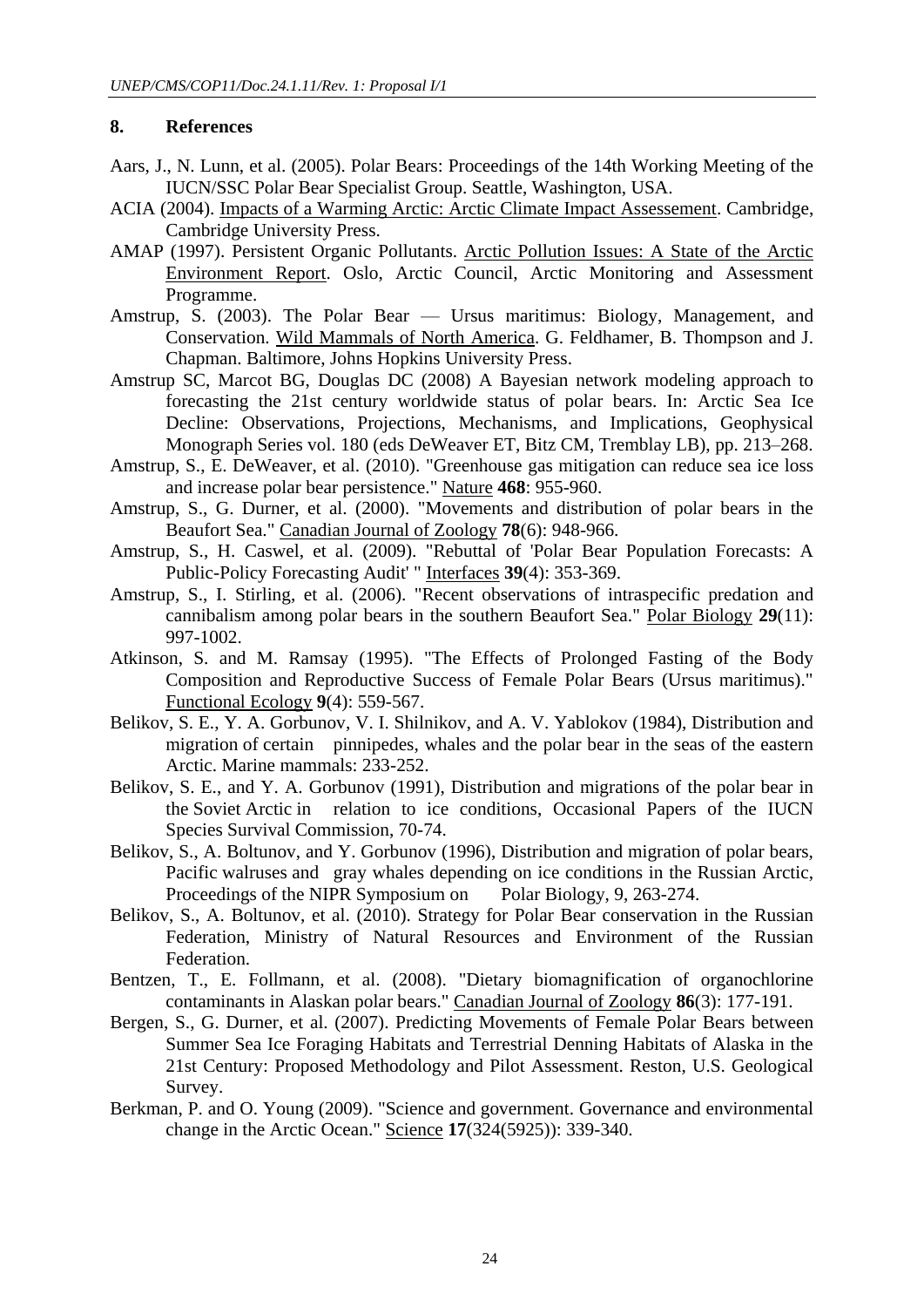- Bernhoft, A., J. Skaare, et al. (2000). "Possible immunotoxic effects of organochlorines in polar bears (Ursus maritimus) at Svalbard." J. Toxicol. Env. Health **A**(59): 561–574.
- Brower, C., A. Carpenter, et al. (2002). "The Polar Bear Management Agreement for the Southern Beaufort Sea:An Evaluation of the First Ten Years of a Unique Conservation Agreement." Arctic **55**(4): 362-372.
- Braathen, M., M. Haave, G. H. Olsen, A. E. Derocher, J. U. Skaare, E. Ropstad, O. Wiig, E. G. Sormo, and B. M. Jenssen (2000), PCB contamination in relation to levels of thyroid hormones and progesterone, and migration patterns in polar bears (Ursus maritimus), Organohalogen Compounds, 49, 438-441.
- Burek, K., F. Gulland, et al. (2008). "Effects of Climate Change on Arctic Marine Mammal Health." Ecological Applications **18**(2): S126-S134.
- Castro de la Guardia, L., Derocher, A. E., Myers, P. G., Terwisscha van Scheltinga, A. D. and Lunn, N. J. (2013), "Future sea ice conditions in Western Hudson Bay and consequences for polar bears in the 21st century." Global Change Biology, **19**: 2675– 2687
- CBC News. (April 11th, 2011). Demand for polar bear hides soars: auction house. CBC News. Toronto, CBC/Radio-Canada.
- CBC News. (April 1st 2011). Quebec hunters kill 12 times more polar bears. CBC News. Toronto, CBC/Radio-Canada.
- Cedar, O. (2011). "The Arctic Council: Gatekeeper or Doormat to the World's Next Major Resource Battle?" Sustainable Development Law & Policy **12**(1): 40, 51, 66-67.
- Cherry, S., A. Derocher, et al. (2008). "Fasting physiology of polar bears in relation to environmental change and breeding behavior in the Beaufort Sea." Polar Biology **32**(3): 383-391.
- Cherry, S. G., A. E. Derocher, G. W. Thiemann, and N. J. Lunn (2013), Migration phenology and seasonal fidelity of an Arctic marine predator in relation to sea ice dynamics, J. Anim. Ecol., 82, 912-921, doi:10.1111/1365-2656.12050.
- Clarkson, P., and D. Irish. (1991). Den collapse kills female polar bear and two newborn cubs. Arctic **44**: 83–84.
- CMS (1997). Recommendation 5.5: Climate Change and its Implications for the Bonn Convention, 5th Conference of the Parties to the Convention on Migratory Species of Wild Animals, Geneva
- CMS (2005). Resolution 8.11: Cooperation with other Conventions, 8th Conference of the Parties to the Convention on Migratory Species of Wild Animals, Nairobi
- CMS (2005b). Resolution 8.13: Climate Change and Migratory Species, 8th Conference of the Parties to the Convention on Migratory Species of Wild Animals, Nairobi
- CMS (2008). Resolution 9.6: Cooperation with other Bodies, 8th Conference of the Parties to the Convention on Migratory Species of Wild Animals, Rome
- CMS (2008b). Resolution 9.7: Climate Change Impacts on Migratory Species, 8th Conference of the Parties to the Convention on Migratory Species of Wild Animals, Rome
- CMS (2008c). Resolution 9.9: Migratory Marine Species, 8th Conference of the Parties to the Convention on Migratory Species of Wild Animals, Rome
- CMS (2011). Resolution 10.3: The Role of Ecological Networks in the Conservation of Migratory Species, 10th Conference of the Parties to the Convention on Migratory Species of Wild Animals, Bergen
- CMS (2011b). Resolution 10.19: Migratory Species Conservation in the Light of Climate Change, 10th Conference of the Parties to the Convention on Migratory Species of Wild Animals, Bergen
- CMS (2011c). Resolution 10.21: Synergies and Partnerships, 10th Conference of the Parties to the Convention on Migratory Species of Wild Animals, Bergen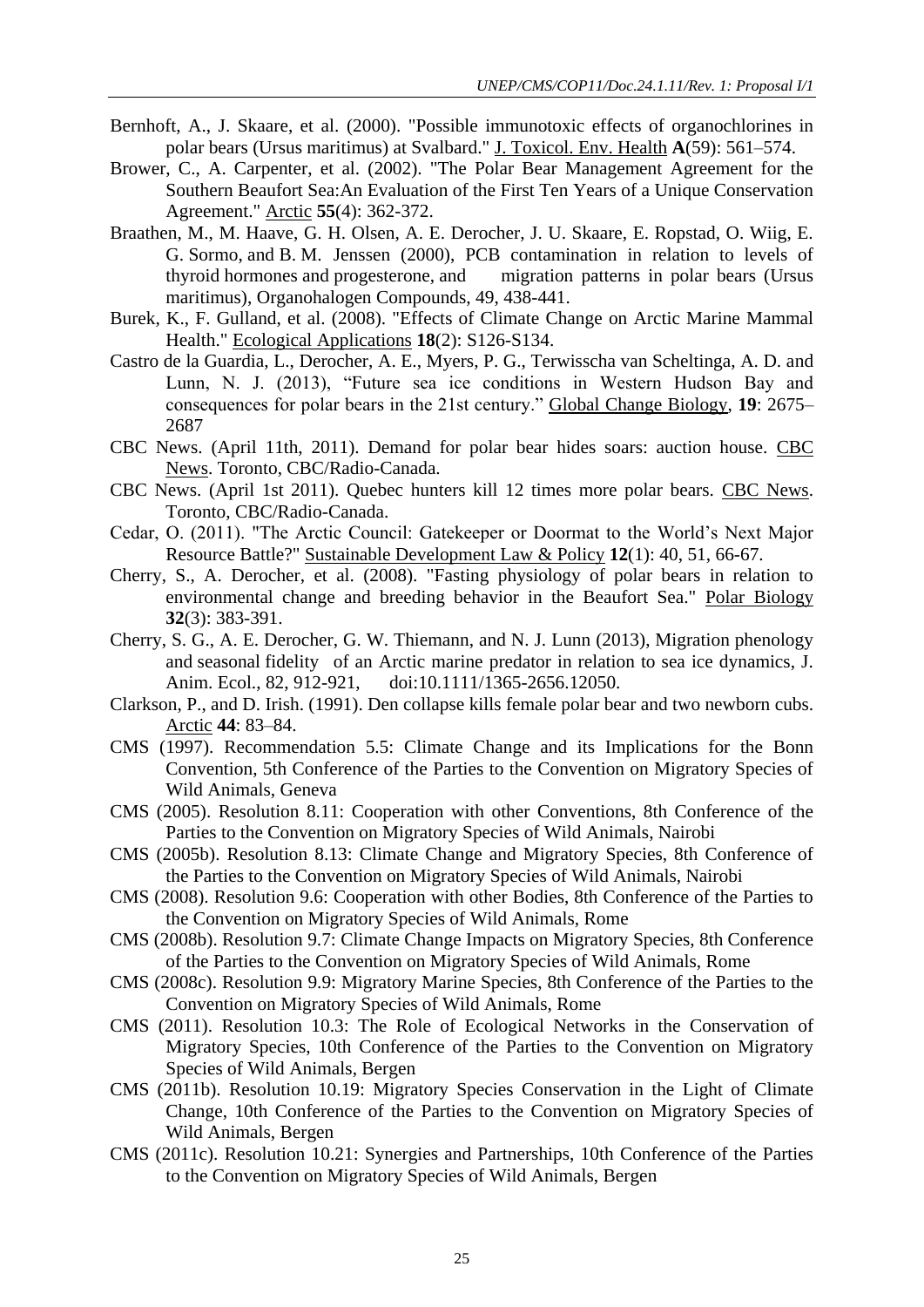- CMS (2011d). Conf 10.40: Impact of Climate Change on Migratory Species: The Current Status and Avenues for Action, 10th Conference of the Parties to the Convention on Migratory Species of Wild Animals, Bergen, at: http://www.cms.int/bodies/COP/cop10/docs\_and\_inf\_docs/doc\_40\_climate\_change\_e. pdf (downloaded  $14<sup>th</sup>$  April 2012)
- Convention for the Protection of the Marine Environment of the North-East Atlantic, 1992, (OJ L104) Paris, at: http://www.ospar.org/html\_documents/ospar/html/ospar\_convention\_e\_updated\_text\_  $2007$ .pdf (accessed  $10^{th}$  April 2012)
- Derocher, A.E. (2012). Polar Bears: A Complete Guide to their Biology and Behavior. Johns Hopkins University Press, 264 pp.
- Derocher, A., M. Andersen, et al. (2011). "Sea ice and polar bear den ecology at Hopen Island, Svalbard." Marine Ecology Progress Series (441): 273-279.
- Derocher, A., N. Lunn, et al. (2004). "Polar Bears in a Warming Climate." Integrative and Comparative Biology **44**(2): 163-176.
- Dietz, R., R. Bossi, et al. (2008). "Increasing Perfluoroalkyl Contaminants in East Greenland Polar Bears (Ursus maritimus): A New Toxic Threat to the Arctic Bears." Environmental Science & Technology **42**(7): 2701-2707.
- Division on Wildlife Management (2012). Marine animal quotas, Ministry of Fisheries, Hunting and Agriculture, Government of Greenland, at: http://uk.nanoq.gl/Emner/Government/Departments/ministry\_of\_fisheries/Division%2  $0$ on%20Wildlife%20Management/Quotas.aspx (downloaded  $10^{th}$  April 2012)
- Douglas, D. (2010). Arctic Sea Ice Decline: Projected Changes in Timing and Extent of Sea Ice in the Bering and Chukchi Seas, U.S. Geological Survey Open-File Report. **2010- 1176**.
- Durner, G., D. Douglas, et al. (2007). Predicting the Future Distribution of Polar Bear Habitat in the Polar Basin from Resource Selection Functions Applied to 21st Century General Circulation Model Projections of Sea Ice. Reston, Virginia, U.S. Geological Survey
- Durner, G., D. Douglas, et al. (2009). "Predicting 21st-century polar bear habitat distribution from global climate models." Ecological Monographs **79**: 25–58.
- Durner, G., J. Whiteman, et al. (2011). "Consequences of long-distance swimming and travel over deep-water pack ice for a female polar bear during a year of extreme sea ice retreat." Polar Biology **34**(7): 975-984.
- Durner, G., S. Amstrup, et al. (2006). "Polar Bear Maternal Den Habitat in the Arctic National Wildlife Refuge, Alaska." Arctic **59**(1): 31-36.
- Environment Canada (2009). Polar Bears in Canada: Conservation, Management and Research, Meeting of the Parties to the Agreement on the Conservation of Polar Bears; Tromsø, Norway, at: http://www.polarbearmeeting.org/content.ap?thisId=500038377 (downloaded  $14<sup>th</sup>$  April 2012)
- Environment Canada (2009b). Canada Takes Another Major Step Forward on Polar Bear Conservation, Press Statement (October 30th, 2009), at: http://www.ec.gc.ca/default.asp?lang=En&n=714D9AAE-1&news=CB28FD19- 07D9-446E-8DD9-899E38E8F5C5 (accessed at 16<sup>th</sup> April 2012)
- European Commission (2008). European Commission Communication on the European Union and the Arctic Region European Union (EU), at:<br>http://eeas.europa.eu/arctic region/docs/com 08 763 en.pdf (accessed  $10^{th}$  April http://eeas.europa.eu/arctic\_region/docs/com\_08\_763\_en.pdf (accessed  $10<sup>th</sup>$  April 2012)
- European Parliament (2008). European Parliament Resolution on Arctic Governance, European Union (EU), Brussels, at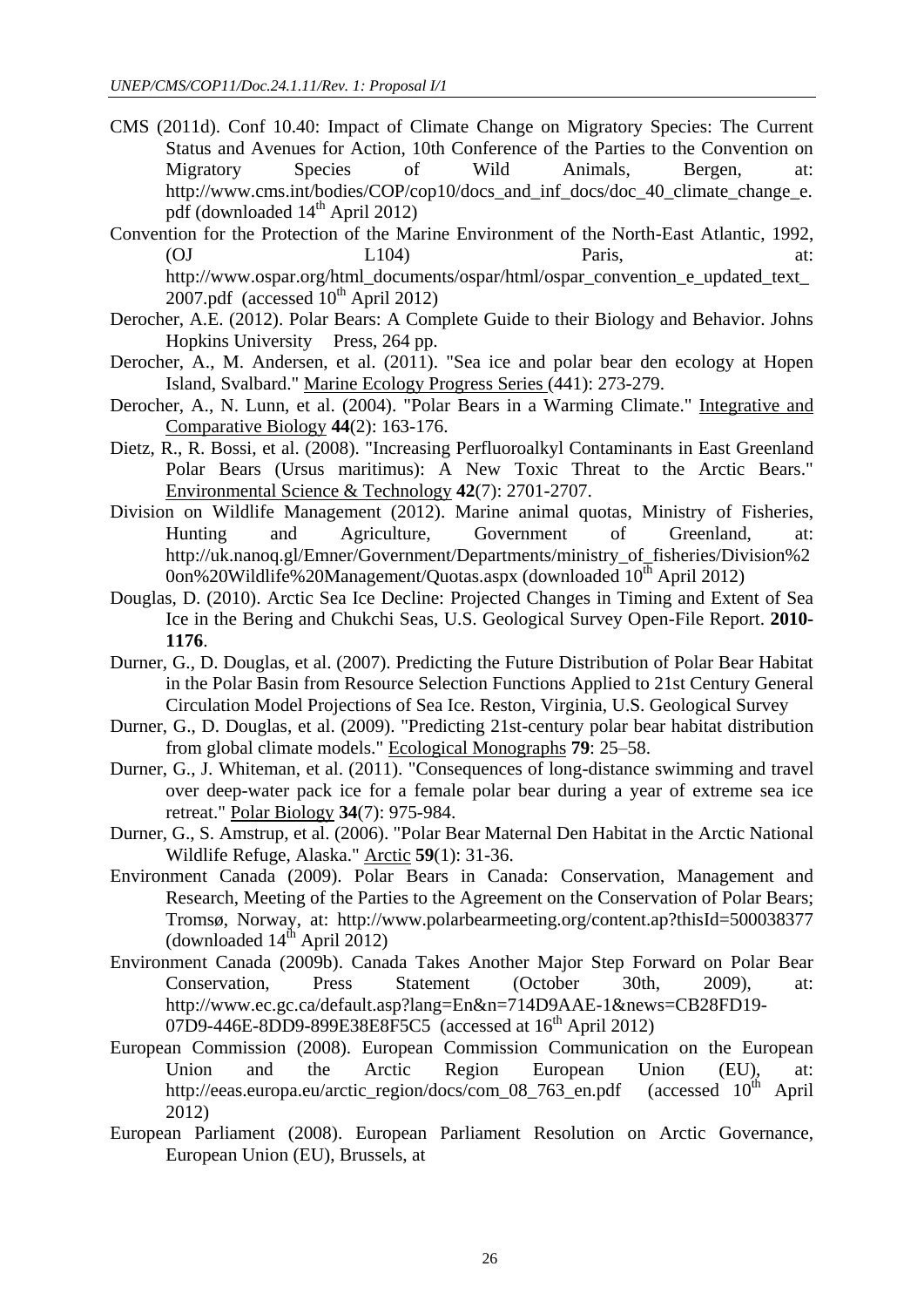- http://www.europarl.europa.eu/sides/getDoc.do?type=TA&reference=P6-TA-2008- 0474&language=EN (accessed  $10^{th}$  April 2012)
- Ferguson, S., M. Taylor, et al. (1997). "Space use by polar bears in and around Auyuittuq National Park, Northwest Territories, during the ice-free period." Canadian Journal of Zoology **75**(10): 1585-1594.
- Ferguson, S., M. Taylor, et al. (2000). "Influence of Sea Ice Dynamics on Habitat Selections by Polar Bears." Ecology **81**(3): 761-772.
- Fischbach, A., S. Amstrup, et al. (2007). "Landward and eastward shift of Alaskan polar bear denning associated with recent sea ice changes." Polar Biology **30**(11): 1395-1405.
- Flyger, V., and M. R. Townsend (1968), The migration of polar bears, Sci. Am., 218, 108- 116.
- Freeman, M. and G. Wenzel (2006). "The Nature and Significance of Polar Bear Conservation Hunting in the Canadian Arctic." Arctic **59**(1): 21-30.
- Freeman, M. and L. Foote (2010). "Inuit, Polar Bears, and Sustainable Use: Local National and International Perspectives." Human Ecology **38**: 463–465.
- Gerhardt, H., P. Steinberg, et al. (2010). "Contested Sovereignty in a Changing Arctic." Annals of the Association of American Geographers **100**(4 (Special Issue: Climate Change): 992-1002.
- Gill, M., C. Zöckler, et al. (2010). The Arctic Species Trend Index. Arctic Biodiversity Trends - 2010: Selected Indicators of Change. Akureyri, Iceland, CAFF International Secretariat.
- Gleason, J. and K. Rode (2009). "Polar Bear Distribution and Habitat Association Reflect Long-Term Changes in Fall Sea Ice Conditions in the Alaskan Beaufort Sea." Arctic **62**(4): 405-417.
- Government of Greenland (2009). Act on Greenland Self-Government (Act no. 473 of 12 June 2009), Government of Greenland, at: http://uk.nanoq.gl/Emner/~/media/6CF403B6DD954B77BC2C33E9F02E3947.ashx (accessed  $10^{th}$  April 2012)
- Government of Norway (2001). Svalbard Environmental Protection Act (No.79 Relating to the Protection of the Environment in Svalbard), Government of Norway at: http://www.regjeringen.no/en/doc/Laws/Acts/Svalbard-Environmental-Protection-Act.html?id= $173945$  (accessed  $12<sup>th</sup>$  April 2012)
- Government of the Russian Federation (2009). Protection and Management of Polar Bear Populations in Russia, Meeting of the Parties to the Agreement on the Conservation of Polar Bears; Tromsø, Norway, at: http://www.polarbearmeeting.org/content.ap?thisId=500038377 (accessed 14<sup>th</sup> April 2012)
- Greenland Ministry of Fisheries, Hunting and Agriculture (2009). Polar Bear Management in Greenland, Meeting of the Parties to the Agreement on the Conservation of Polar Bears; Tromsø, Norway, at: http://www.polarbearmeeting.org/content.ap?thisId=500038377 (accessed 14<sup>th</sup> April 2012)
- Hamilton, S.G., de la Guardia, L.C., Derocher, A.E., Sahanatien, V., Tremblay, B. and Huard, D. in press. Projected polar bear sea ice habitat in the Canadian Arctic Archipelago. Plos One.
- Hansson, R. (1991), Summary of polar bear migration studies in southern Svalbard 1987, Occasional Papers of the IUCN Species Survival Commission, 34-35.
- Hunter, C., H. Caswell, et al. (2010). "Climate change threatens polar bear populations: a stochastic demographic analysis." Ecology **91**: 2883–2897.
- IUCN Polar Bear Specialist Group. (2005). Resolution 1-2005: A precautionary approach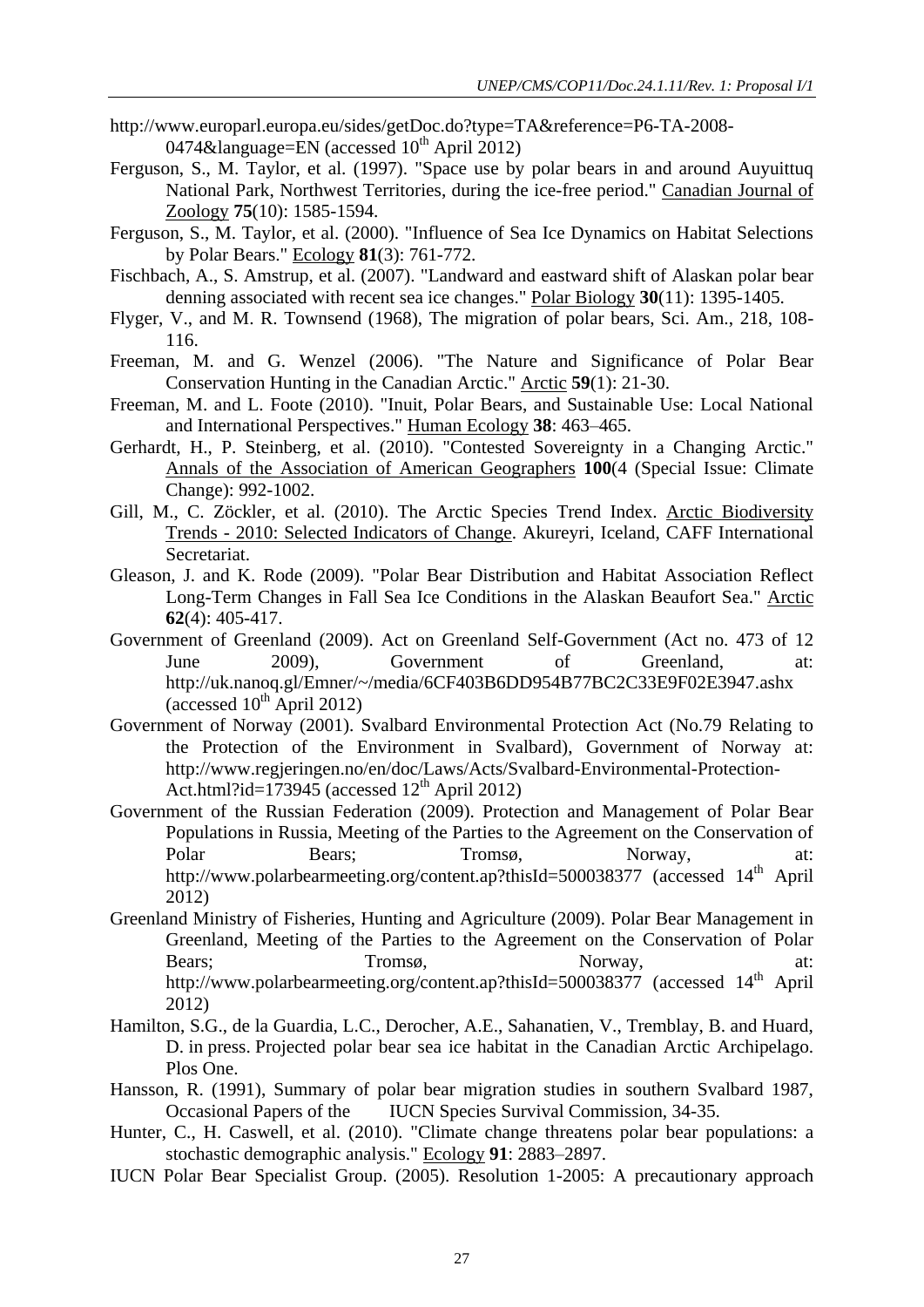when setting catch levels in a warming Arctic. Seattle, USA,  $14<sup>th</sup>$  meeting of the PBSG.

- IUCN Polar Bear Specialist Group. (2009). Resolution 1-2009: Effects of global warming on polar bears. Copenhagen, Denmark, 15th meeting of the PBSG.
- IUCN (2001). IUCN Red List Categories and Criteria: Version 3.1. IUCN Species Survival Commission. IUCN, Gland, Switzerland and Cambridge, UK. at:<br>http://www.iucnredlist.org/apps/redlist/static/categories\_criteria 3 1 (accessed 24<sup>th</sup> http://www.iucnredlist.org/apps/redlist/static/categories\_criteria\_3\_1 April 2012)
- IUCN/SSC Polar Bear Specialist Group. (2009). Resolution 3-2009: On the 2008 status report on polar bear by the Canadian Committee on the Status of Endangered Wildlife in Canada (COSEWIC). Copenhagen, Denmark, 5th Meeting of the PBSG.
- Jensen, Ø., (2007). The IMO Guidelines for Ships Operating in Arctic Ice-Covered Waters, Fridtjof Nansen Institute, Lysaker, Norway
- Jensen, S. K., Aars, J., Lydersen, C., Kovacs, K. M., & Åsbakk, K. (2010). "The prevalence of Toxoplasma gondii in polar bears and their marine mammal prey: evidence for a marine transmission pathway?." Polar biology, **33**(5), 599-606.
- Johannessen, O. (2008). "Decreasing Arctic Sea Ice Mirrors Increasing CO2 on Decadal Time Scale." Atmospheric and Oceanic Science Letters **1**(1): 51-56.
- Kattsov, V., E. Källén, et al. (2005). Future Climate Change: Modeling and Scenarios for the Arctic. Arctic Climate Impact Assessement. ACIA. Cambridge, Cambridge University Press.
- Kinnard, C., C. Zdanowicz, et al. (2011). "Reconstructed changes in Arctic sea ice over the past 1,450 years." Nature **479**(7374): 509-512.
- Kirk, C., S. Amstrup, et al. (2010). "Hematology of Southern Beaufort Sea Polar Bears (2005–2007): Biomarker for an Arctic Ecosystem Health Sentinel." EcoHealth **9th July 2010**.
- Koivurova, T., E. Molenaar, et al. (2009). "Canada, the EU, and Arctic Ocean Governance: A Tangled and Shifting Seascape and Future Directions." Journal of Transnational Law & Policy **18**(274).
- Kurvits, T., B. Alfthan, et al., Eds. (2010). Arctic Biodiversity Trends 2010: Selected indicators of change. Akureyri, Iceland, CAFF International Secretariat.
- Laidre, K. L., I. Stirling, L. F. Lowry, Ø. Wiig, M. P. Heide-Jorgensen, and S. H. Ferguson
- (2008), Quantifying the sensitivity of arctic marine mammals to climate-induced habitat change, Ecol. Appl., 18(2), S97-S125.
- Laidre, K., I. Stirling, et al. (2008). "Quantifying the sensitivity of Arctic marine mammals to climate-induced habitat change." Ecological Applications **18**(2): S97–S125.
- Letcher, R., J. Bustnes, et al. (2010). "Exposure and effects assessment of persistent organohalogen contaminants in arctic wildlife and fish." Science of The Total Environment **408**(15): 2995-3043.
- Loeng, H., K. Brander, et al. (2005). Marine Systems. Arctic Climate Impact Assessement. ACIA. Cambridge, Cambridge University Press.
- Lunn, N., D. Vongraven, et al. (2010). Indicator #01 Polar bears. Arctic Biodiversity Trends 2010: Selected indicators of change. T. Kurvits, B. Alfthan and E. Mork. Akureyri, Iceland, CAFF International Secretariat.
- Lunn, N., I. Stirling, et al. (1997). "Re-Estimating the Size of the Polar Bear Population in Western Hudson Bay." Arctic **50**(3): 234-240.
- Mauritzen, M., A. E. Derocher, and Ø. Wiig (2001), Space-use strategies of female polar bears in a dynamic sea ice habitat, Can. J. Zool., 79(9), 1704-1713.
- Mauritzen, M., A. Derocher, et al. (2001). "Space-use strategies of female polar bears in a dynamic sea ice habitat " Canadian Journal of Zoology **79**(9): 1704-1713.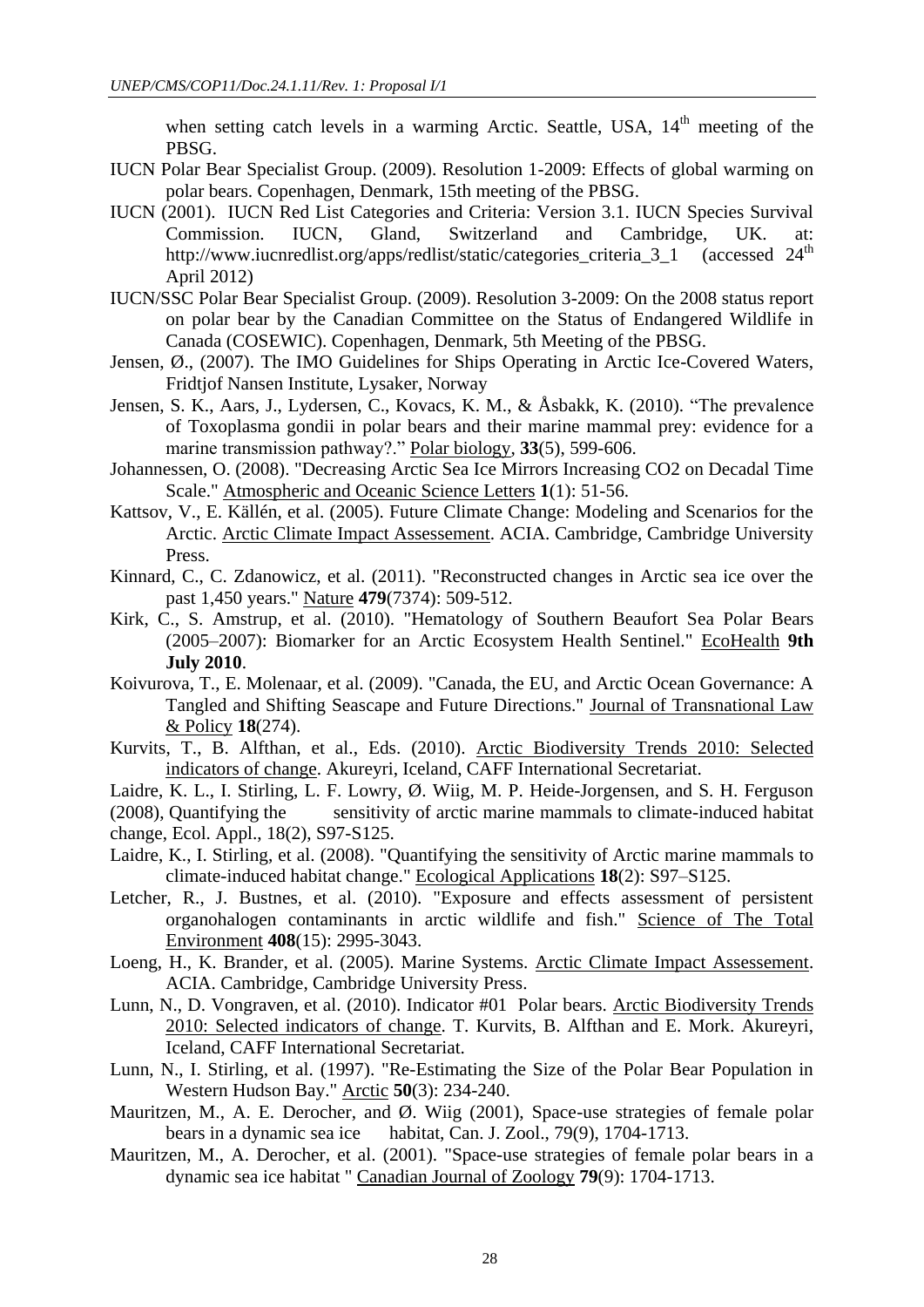- Mauritzen, M., A. E. Derocher, Ø. Wiig, S. E. Belikov, A. N. Boltunov, E. Hansen, and G. W. Garner (2002), Using satellite telemetry to define spatial population structure in polar bears in the Norwegian and western Russian Arctic, J. Appl. Ecol., 39(1), 79-90.
- Mauritzen, M., A. Derocher, et al. (2003). "Female polar bears, Ursus maritimus, on the Barents Sea drift ice: walking the treadmill." Animal Behaviour **66**(1): 107-113.
- McBean, G., G. Alekseev, et al. (2005). Arctic Climate: Past and Present. Arctic Climate Impact Assessement. ACIA. Cambridge, Cambridge University Press.
- McKinney, M., R. Letcher, et al. (2011). "Flame retardants and legacy contaminants in polar bears from Alaska, Canada, East Greenland and Svalbard, 2005–2008." Environment International **37**(2): 365–374.
- McKinney, M., R. Letcher, et al. (2011). "Regional Contamination versus Regional Dietary Differences: Understanding Geographic Variation in Brominated and Chlorinated Contaminant Levels in Polar Bears." Environmental Science and Technology **45**(3): 896–902.
- Minister of Justice, 2003, Species at Risk Act (S.C. 2002, c. 29), Government of Canada, at: http://laws-lois.justice.gc.ca (accessed  $10^{th}$  April 2012)
- Molenaar, E. and R. Corell (2009). Arctic Fisheries: Background Paper, Arctic TRANSFORM project of the European Commission
- Moline, M., N. Karnovsky, et al. (2008). "High Latitude Changes in Ice Dynamics and Their Impact on Polar Marine Ecosystems." Annals of the New York Academy of Sciences **1134**(1): 267-319.
- Molnár, P., A. Derocher, et al. (2010). "Predicting survival, reproduction and abundance of polar bears under climate change." Biological Conservation **143**: 1612–1622.
- Molnár, P., A. Derocher, et al. (2011). "Predicting climate change impacts on polar bear litter size." Nature Communications **2**(186).
- Monnett, C. and J. Gleason (2006). "Observations of mortality associated with extended openwater swimming by polar bears in the Alaskan Beaufort Sea." Polar Biology **29**(8): 681-687.
- Muir, D., S. Backus, et al. (2005). "Brominated Flame Retardants in Polar Bears (Ursus maritimus) from Alaska, the Canadian Arctic, East Greenland, and Svalbard." Environmental Science and Technology **40**(2): 449–455.
- NOAA Fisheries (2012). NOAA lists ringed and bearded ice seal populations under the Endangered Species Act:: NOAA Fisheries at: http://www.nmfs.noaa.gov/mediacenter/2012/12/21\_noaa\_lists\_ringed\_and\_bearded\_i ce\_seal\_populations\_under\_the\_endangered\_species\_act2.html (accessed 13th March 2014)
- Norstrom, R., S. Belikov, et al. (1998). "Chlorinated hydrocarbon contaminants in polar bears from eastern Russia, North America, Greenland and Svalbard." Arch. Environ. Con. Tox. **35**: 354–367.
- Norwegian Directorate for Nature Management (2009). Report on polar bear conservation and implementation of 1973 Polar Bear Agreement, Meeting of the Parties to the Agreement on the Conservation of Polar Bears; Tromsø, Norway, at: http://www.polarbearmeeting.org/content.ap?thisId=500038377 (accessed 14<sup>th</sup> April 2012)
- O'Neill, S., T. Osborn, et al. (2008). "Using expert knowledge to assess uncertainties in future polar bear populations under climate change." Journal of Applied Ecology **45**: 1649- 1659.
- Obbard, M., T. McDonald, et al. (2007). Polar Bear Population Status in Southern Hudson Bay, Canada. Reston, Virginia, U.S. Geological Survey.
- Obbard, M., G. Thiemann, et al. (2010). Proceedings of the 15th Working Meeting of the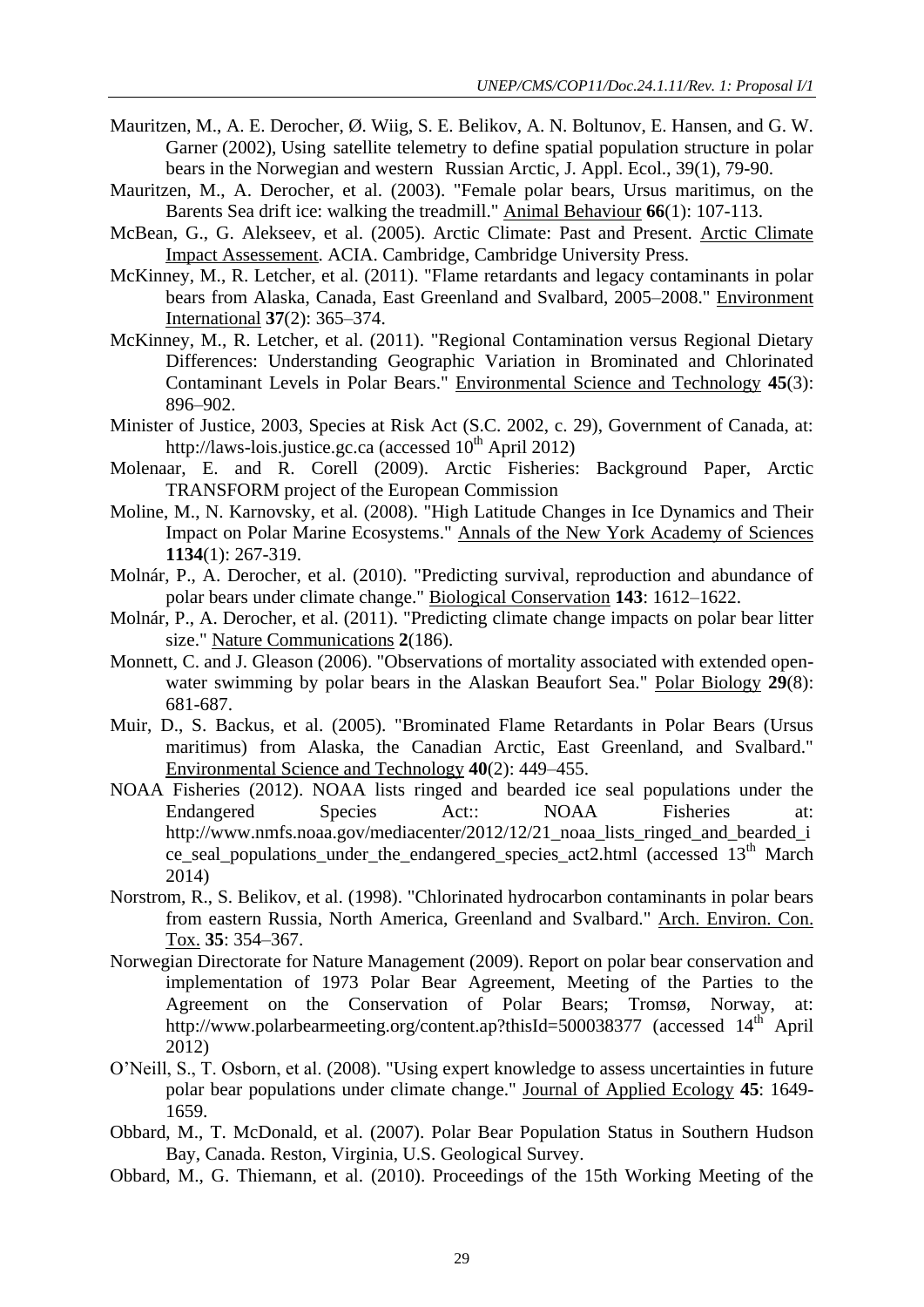IUCN/SSC Polar Bear Specialist Group. Occasional Paper No. 43. Gland, Switzerland and Cambridge, IUCN Species Survival Commission.

- Obbard, M.E., G.W. Thiemann, E. Peacock and T.D. DeBruyn (eds) (2010). Polar bears: Proceedings of the 15th working meeting of the IUCN/SSC Polar Bear Specialist Group, 29 June–3 July 2009, Copenhagen, Denmark. Occasional Paper of the IUCN Species Survival Commission, No. 43. International Union for Conservation of Nature, Gland, Switzerland and Cambridge, UK.
- Pachauri, R. and A. Reisinger (2007). Climate change 2007: Synthesis report. Contribution of Working Groups I, II and III to the Fourth Assessment Report on the Intergovernmental Panel on Climate Change. Geneva, IPCC (Intergovernmental Panel on Climate Change).
- Parks, E., A. Derocher, et al. (2006). "Seasonal and annual movement patterns of polar bears on the sea ice of Hudson Bay" Canadian Journal of Zoology **84**(9): 1281-1294.
- Parsons, E. and L. Cornick (2011). "Sweeping scientific data under a polar bear skin rug: The IUCN and the proposed listing of polar bears under CITES Appendix I." Marine Policy **35**: 729–731.
- Parties to the 1973 Agreement on the Conservation of Polar Bears, (2009). Outcomes of the Meeting, Meeting of the Parties to the Agreement on the Conservation of Polar Bears; Tromsø, Norway, at: http://www.polarbearmeeting.org/home (accessed 14<sup>th</sup> April 2012)
- Parties to the 1973 Agreement on the Conservation of Polar Bears, (2009b). Meeting Report, Meeting of the Parties to the Agreement on the Conservation of Polar Bears; Tromsø, Norway, at: http://www.polarbearmeeting.org/home (accessed  $14<sup>th</sup>$  April 2012)
- Parties to the 1973 Agreement on the Conservation of Polar Bears (2011). Outcomes of the Meeting, Meeting of the Parties to the Agreement on the Conservation of Polar Bears, Nunavut, Canada, at: http://www.polarbearmeeting.org/home (accessed 14<sup>th</sup> April 2012)
- Peacock, E., A. Derocher, et al. (2011). "Conservation and management of Canada's polar bears (Ursus maritimus) in a changing Arctic." Canadian Journal of Zoology **89**(5): 371-385.
- Polar Bear Specialist Group. (2012). "Polar bear hunting, harvesting and over-harvesting." IUCN/SSC Polar Bear Specialist Group, at: <http://pbsg.npolar.no/en/issues/threats/over-harvest.html> (downloaded 10<sup>th</sup> April 2012)
- Polar Bear Specialist Group. (2013). "Summary of polar bear population status as per 2013". IUCN/SSC Polar Bear Specialist Group, at: [http://pbsg.npolar.no/en/status/status](http://pbsg.npolar.no/en/status/status-table.html)[table.html](http://pbsg.npolar.no/en/status/status-table.html) (accessed  $23<sup>rd</sup>$  February 2014)
- Regehr, E., C. Hunter, et al. (2009). "Survival and breeding of polar bears in the southern Beaufort Sea in relation to sea ice." Journal of Animal Ecology **79**(1): 117–127.
- Regehr, E., N. Lunn, et al. (2007). "Effects of Earlier Sea Ice Breakup on Survival and Population Size of Polar Bears in Western Hudson Bay." The Journal of Wildlife Management **71**: 2673-2683.
- Reid, D., D. Berteaux, et al. (2013), "Mammals" in Meltofte, H. (ed.) Arctic Biodiversity Assessment: Status and trends in Arctic biodiversity, Conservation of Arctic Flora and Fauna, Akureyri
- Rengifo-Herrera, C., Ortega-Mora, L. M., Álvarez-García, G., Gómez-Bautista, M., García-Párraga, D., García-Peña, F. J., & Pedraza-Díaz, S. (2012). "Detection of *Toxoplasma gondii* antibodies in Antarctic pinnipeds." Veterinary parasitology **190**(1), 259-262.
- Rockwell, R. and L. Gormezano (2008). "The early bear gets the goose: climate change, polar bears and lesser snow geese in western Hudson Bay." Polar Biology **32**(4): 539-547.
- Rode, K., E. Peacock, et al. (2011). "A tale of two polar bear populations: ice habitat, harvest,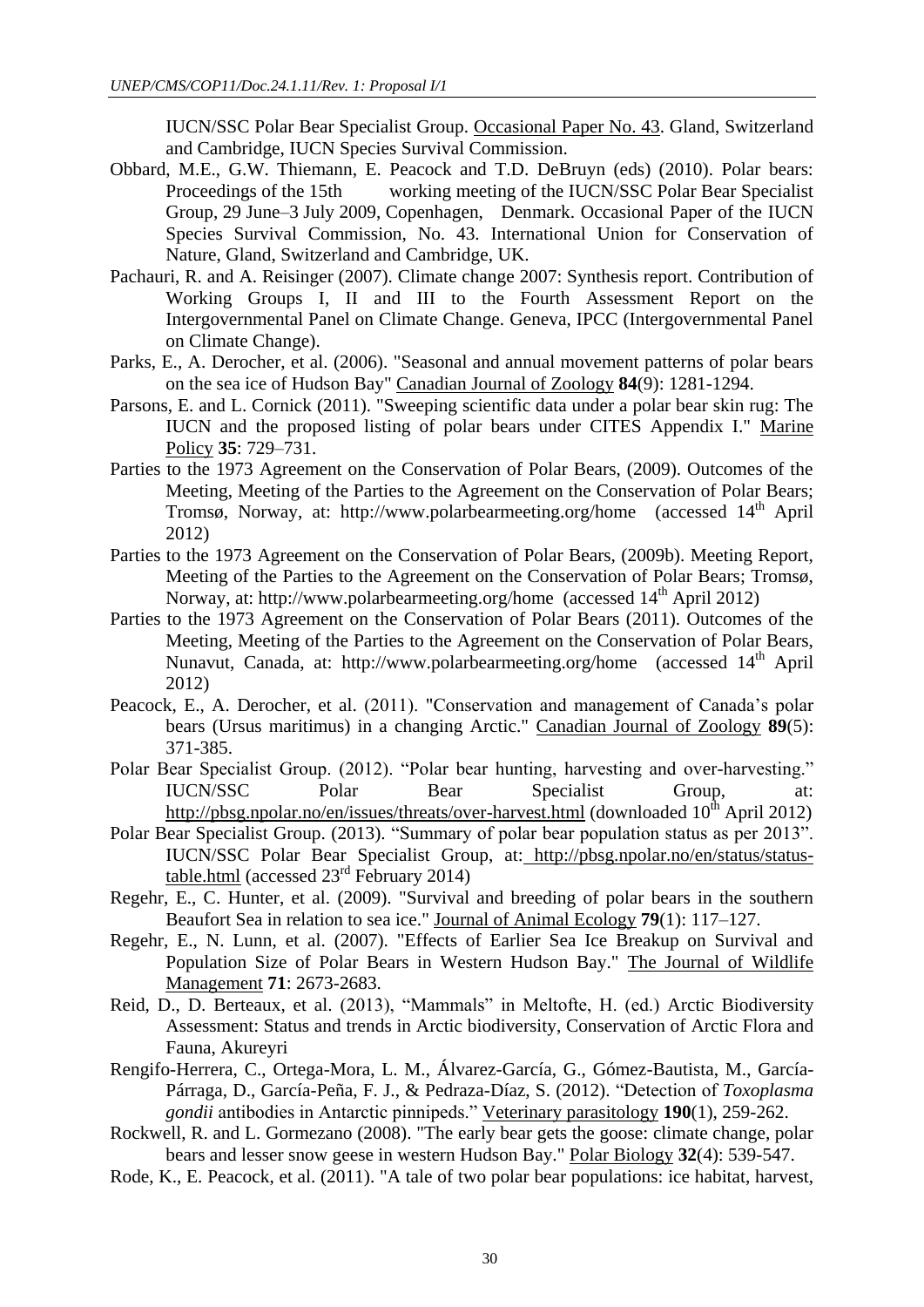and body condition." Population Ecology **54**(1): 3-18.

- Rode, K., S. Amstrup, et al. (2010). "Reduced body size and cub recruitment in polar bears associated with sea ice decline." Ecological Applications **20**(3): 768–782.
- Schliebe, S., K. Rode, et al. (2008). "Effects of sea ice extent and food availability on spatial and temporal distribution of polar bears during the fall open-water period in the Southern Beaufort Sea." Polar Biology **31**(8): 999-1010.
- Schliebe, S., Ø. Wiig, et al. (2008). IUCN Red List Assessment: Ursus maritimus, IUCN Red List of Threatened Species. Version 2011.2.
- Schliebe, S., T. Evans, et al. (2006). Range Wide Status Review of the Polar Bear (Ursus maritimus). Alaska, U.S. Fish and Wildlife Service.
- Shadbolt, T., G. York and E.W.T. Cooper (2012). Icon on Ice: International Trade and Management of Polar Bears. TRAFFIC, North America and WWF-Canada. Vancouver, B.C.
- Smithwick, M., S. Mabury, et al. (2005). "Circumpolar Study of Perfluoroalkyl Contaminants in Polar Bears (Ursus maritimus)." Environmental Science and Technology **39**(15): 5517–5523.
- Sonne, C. (2010). "Health effects from long-range transported contaminants in Arctic top predators: An integrated review based on studies of polar bears and relevant model species." Environment International **36**(5): 461-491.
- Sonne, C., R. Letcher, et al. (2012). "Two decades of biomonitoring polar bear health in Greenland: a review." Acta Veterinaria Scandinavica **54**(0): 1-7.
- Species at Risk Public Registry (2012). Species at Risk Act Schedule 1: List of Wildlife Species at Risk, Government of Canada, at: http://www.sararegistry.gc.ca/sar/listing/schedules\_e.cfm?id=1 (accessed 10<sup>th</sup> April 2012)
- Stirling, I. and Derocher, A.E. (1993). "Possible impacts of climatic warming on polar bears." Arctic **46**:240-245.
- Stirling, I., and Derocher, A.E. (2012). "Effects of Climate Warming on Polar Bears: A Review of the Evidence." (invited review) Global Climate Biology **18**:2694-2706.
- Stirling, I. and C. Parkinson (2006). "Possible Effects of Climate Warming on Selected Populations of Polar Bears (Ursus maritimus) in the Canadian Arctic." Arctic **59**(3): 261-275.
- Stirling, I., and Ross, J.E. (2011). "Observations of cannibalism by polar bears (*Ursus maritimus*) on summer and autumn sea ice at Svalbard, Norway." Arctic **64**:478-482.
- Stirling, I. and Smith, T.G. (2004). "Implications of Warm Temperatures and an Unusual Rain Event on the survival of Ringed Seals on the Coast of Southeastern Baffin Island." Arctic **57**:59-67.
- Stirling, I., D. Andriasheka, et al. (1993). "Habitat preferences of polar bears in the western Canadian Arctic in late winter and spring." Polar Record **29**: 13-24.
- Stirling, I., E. Richardson, et al. (2008). "Unusual Predation Attempts of Polar Bears on Ringed Seals in the Southern Beaufort Sea: Possible Significance of Changing Spring Ice Conditions." Arctic **61**(1): 14-22.
- Stirling, I., Lunn, N.J., and Iacozza, J. 1999. Long-term trends in the population ecology of polar bears in western Hudson Bay in relation to climatic change. Arctic **52**:294-306.
- Stirling, I., N. Lunn, et al. (2004). "Polar Bear Distribution and Abundance on the Southwestern Hudson Bay Coast during Open Water Season, in Relation to Population Trends and Annual Ice Patterns." Arctic **57**(1): 15-26.
- Stirling, I., T. Mcdonald, et al. (2011). "Polar bear population status in the northern Beaufort Sea, Canada, 1971–2006." Ecological Applications **21**(3): 859–876.
- Stroeve, J., M. Serreze, et al. (2012). "The Arctic's rapidly shrinking sea ice cover: a research